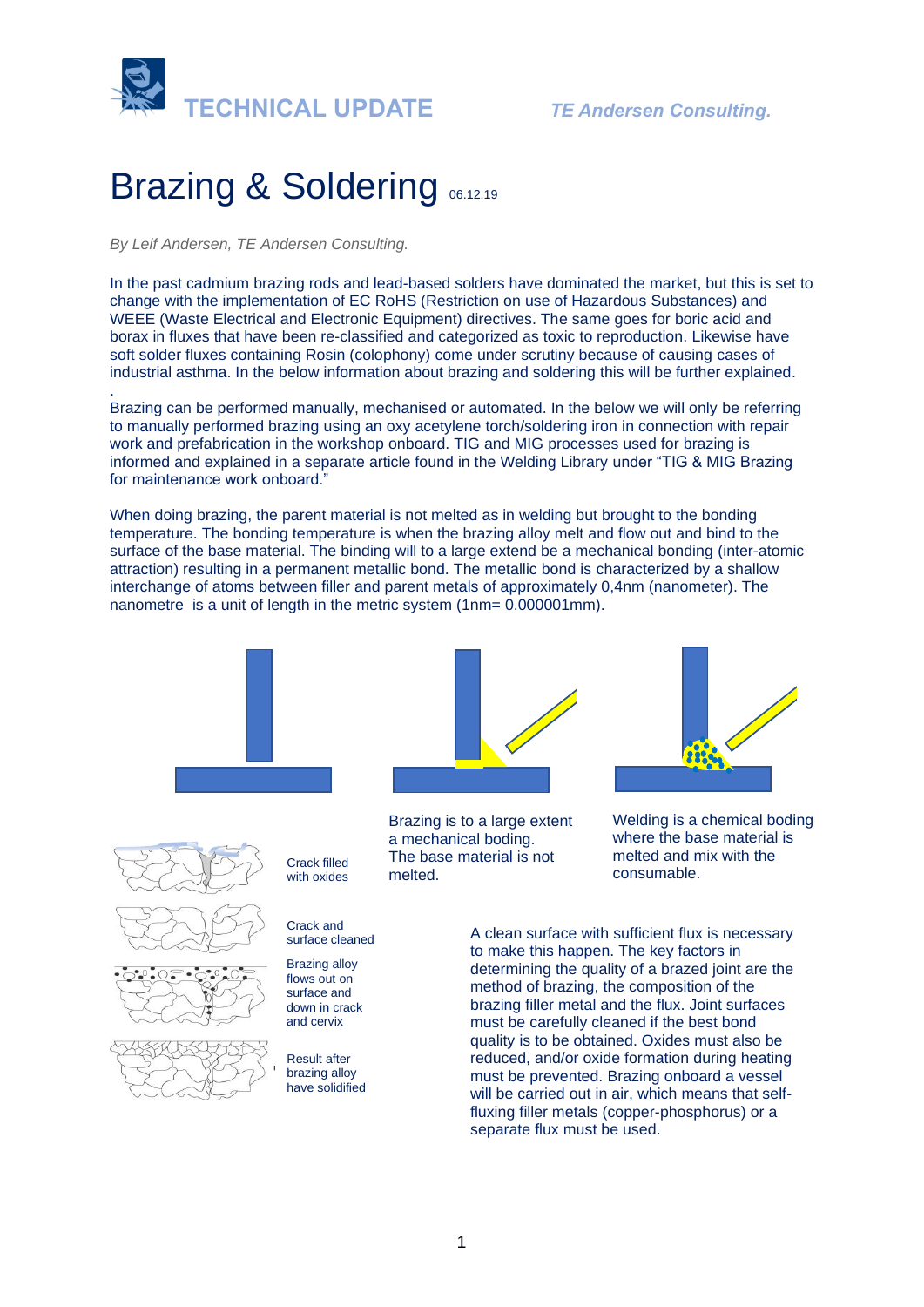

# The Flux

The flux consists of a mixture of various [metallic salts,](https://www.sciencedirect.com/topics/engineering/metallic-salt) and is applied to the joint surfaces as a paste or as a powder. Heating drives off the carrier (often water), before the salts melt and react with the oxides on the joint surfaces. The choice of flux depends on the type of workpiece material and the brazing temperature of the filler metal. Without the flux to suspend water vapor, grease and oxides, a film will prevent the brazing alloy from getting sufficient bonding. The function of the flux is therefore to dissolve impurities, detach them from the surface and the rod, and keep them in suspension. The flux liquefies approx. 100°C (212°F) before bonding temperature. Flux used to consist mostly of borax, also known as sodium borate, sodium tetra borate, or disodium tetra borate. It is a mineral, and a salt of boric acid. It can be in powder form consisting of soft crystals that dissolve easily in water or as a ready mixed liquid paste.



Regarding flux used in brazing processes: According to the European CLP regulation, toxic substances such as boric acid and borax have been re-classified and categorized as toxic to reproduction "can affect fertility and can damage the child in the mother 's womb". Some flux manufacturers have therefore developed new types of flux, including flux coated or flux cored brazing rods that have no boric acid and borax products. Brazing product range containing no CMR properties (Carcinogen, Mutagen, Reprotoxic) are therefore in compliance to REACH. REACH is the European Community Regulation on chemicals and their safe use. It deals with the Registration, Evaluation, Authorisation and Restriction of Chemical substances. The aim of REACH is to improve the protection of human health and the environment through the better and earlier identification of the intrinsic properties of chemical substances



#### Borax (Na2B4O7 \* 10H2O):

Is able to melt metallic oxide except barium, aluminium, chrome and magnesium. Borax is only used for silver brazing or braze welding but boric acid or fluoride or chloride of other alkali metal is mixed for general use.

Boric acid (H3BO3):

In general, mixture of 70% of boric acid and 30% of borax is used and its melting point is 875°C. Borates:

Boric acid soda is used and the reaction is similar to borax.

Avoid contamination of the flux by always placing the cap back on the flux container after use. If a liquid flux has dried out it can be put right by adding distillate water.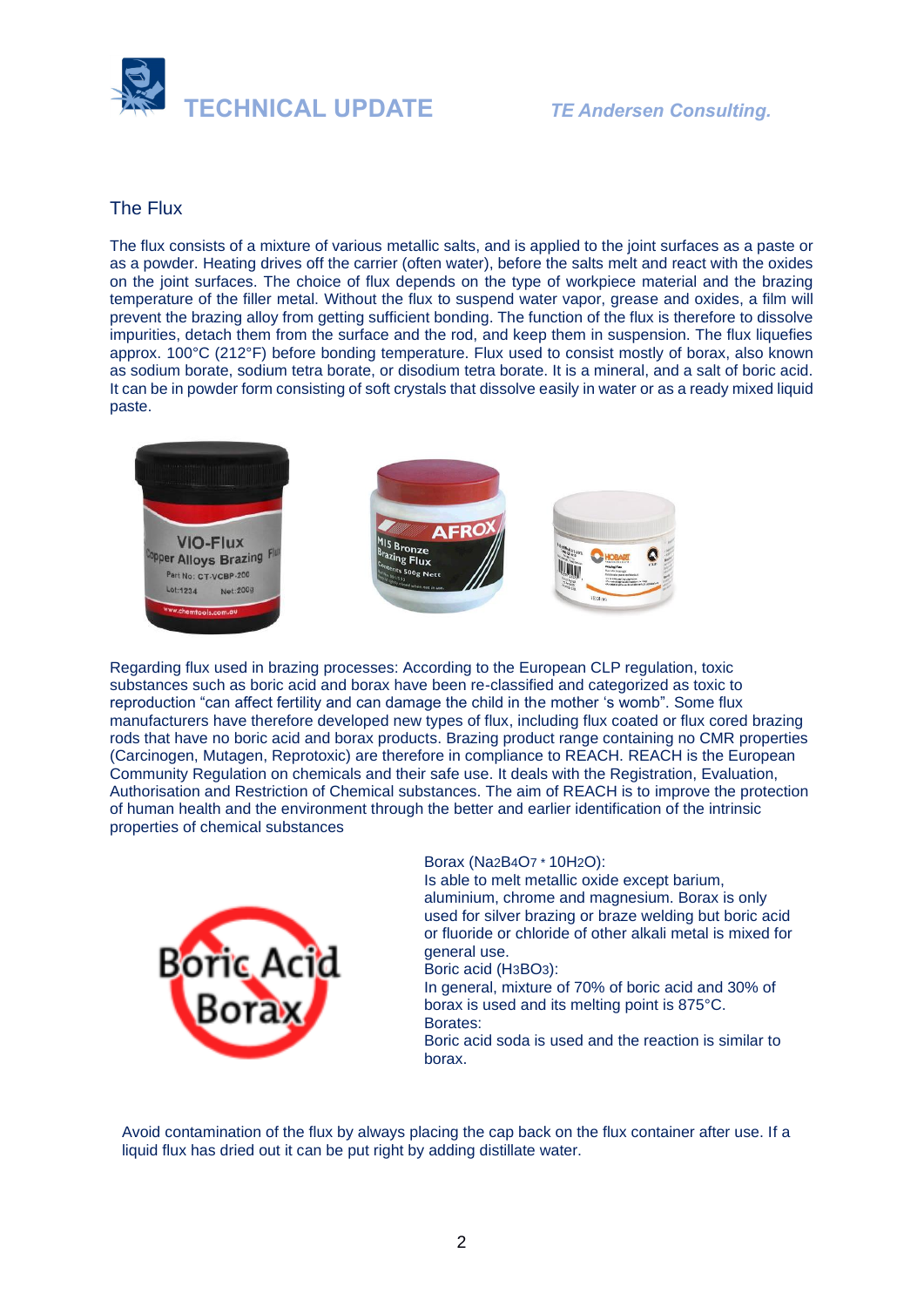

# Filler Metal (consumable)

For use as a [filler material,](https://www.sciencedirect.com/topics/engineering/filler-material) a metal or alloy must have a lower melting point than the workpiece material, and must be able to wet the workpiece material. In addition, when molten, it must flow sufficiently to enable proper filling of the joint. The resulting alloy must provide the necessary mechanical and physical properties, while the filler metal must not be vaporised to any significant extent during the [heating process,](https://www.sciencedirect.com/topics/engineering/heating-process) as this could result in poor fusion. It will for many applications be an advantage if the consumable is flux coated or flux cored. If the consumable is in the form of a bare rod the flux must be painted on to the rod.

## Type of Brazing

If the bonding temperature is below 400°C (752°F), we refer to the process as Soldering or Soft Soldering. If the bonding temperature is above 400°C (725°F) we refer to it as Brazing (In some literature also referred to as Hard Soldering). Brazing can again be divided into Capillary brazing and Braze Welding. Braze welding require joints similar to welding. The alloys used have a thick flowing viscosity and can bridge large gaps. Capillary brazing requires a joint consisting of two parallel surfaces forming a capillary joint (gap). The alloys used are thin flowing. Capillary brazing can further be divided into Silver Brazing and Phosphor Brazing.



Soft solders can also be used in capillary joints if the mechanical requirements towards tensile strength and working temperature are not setting limitations.

For your information:

The word solder comes from the Middle English word soudur, via Old French solduree and soulder, from the Latin solidare, meaning "to make solid".

The word Brazing comes from the Middle English word brasen "made of brass," from Old English bræsen, from bræs "brass." In fact, a near synonym of brazen is the English word brassy, which has the additional meaning of being loud and showy. The word flux is derived from Latin fluxus meaning "flow".

The letter "æ" was used in the English language up to the 1400 and originate from Latin.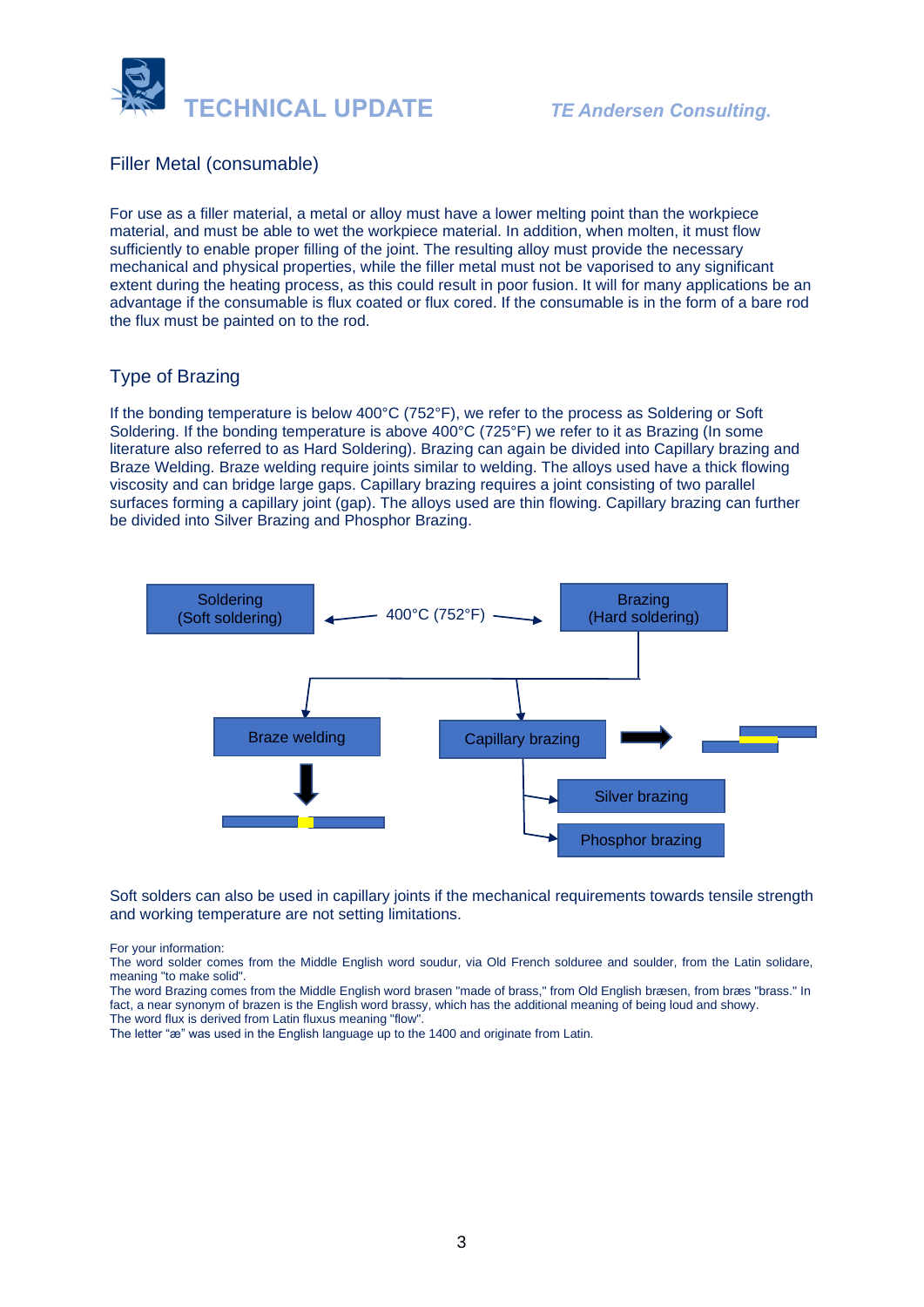

# Soft Solders

Soft Solders is commonly used in electronics, plumbing, and assembly of sheet metal parts. A soldering iron is the most common method to melt soft solder. Solder used for soft soldering is often found in the form of a wire that is wound on a spool. The wire sometimes has ducts filled with flux (flux cored). The most common solders used for soft soldering work are 60/40 or 50/50; these numbers are based on the percentages of tin (Sn) and lead (Pb) used to make the solder.



Soft solder on roll with or without ducts filled with flux (flux core)



Flux in separate tin



Lead is a heavy metal. Lead containing soft solders must never be used for applications in connection with food or drinking water. On July 1, 2006 the European Union Waste Electrical and Electronic Equipment Directive (WEEE) and Restriction of Hazardous Substances Directive (RoHS\*) came into effect prohibiting the inclusion of significant quantities of lead in most consumer electronics produced in the EU. In the US, manufacturers may receive tax benefits by reducing the use of lead-based solder. Lead-free solder is today available and consist of a combination of metals with a high concentration of tin and smaller amounts of silver and copper. Also available are 95/5 that contain 95% tin and 5% antimony. Antimony in soft solders are not recommended in soldering of brass parts due to formation of brittle Sb-Zn intermetallic.

As heating source one can use a traditional soldering iron if the application is intricate electric wires and PCB's. A soldering iron will however not be a sufficient heating source if the application is for example a copper tubing assembly. If this is the case it will be better to use a propane/air or an acetylene/air torch with appropriate tip fitted. If only oxyacetylene torch is available make sure to use a small size heating attachment and a neutral soft flame setting.

#### \*RoHs

The Directive on the Restriction of the use of certain Hazardous substances in electrical and electronic equipment was adopted in February 2003 by the European Union. This directive restricts the use of six hazardous materials in the manufacture of various types of electronic and electrical equipment. It is closely linked with the Waste Electrical and Electronic Equipment Directive which sets collection, recycling and recovery targets for electrical goods and is part of a legislative initiative to solve the problem of huge amounts of toxic waste.

Soldering iron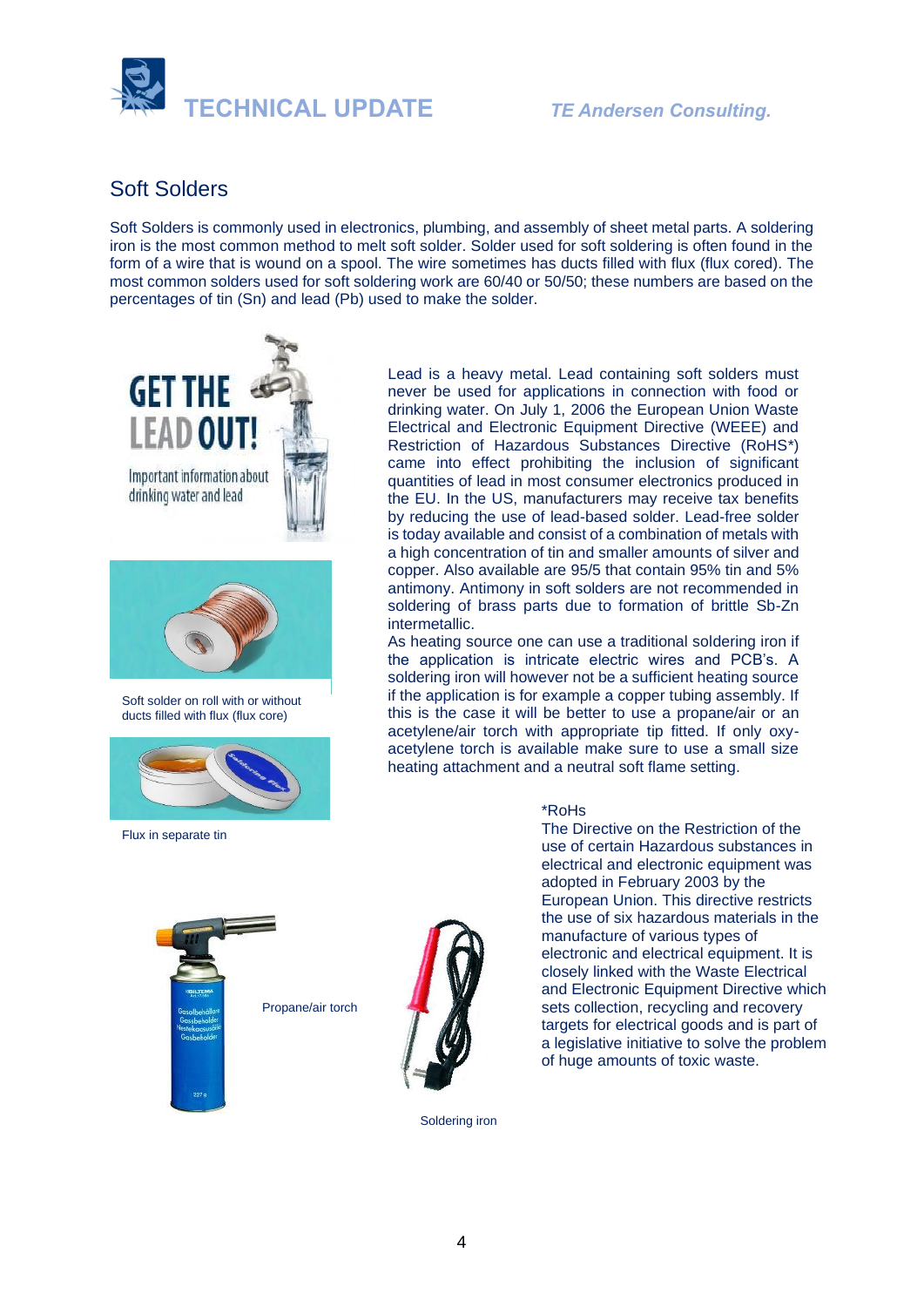

There are three types of flux for soft soldering, Rosin type flux, Water soluble flux and No Clean fluxes. The water-soluble type is also referred to as organic acid type.

For electronic, the standard is to use rosin-core/rosin-flux when soldering.

Water-soluble organic acid fluxes is formulated for use in plumbing applications where copper and copper alloy tubes are being soldered. NB. The water-soluble organic acid type flux can damage the sensitive components on PCBs. Water-soluble fluxes have a high activity and require cleaning of the residues (with water) after soldering. Obviously therefore not so good for PCB's.

No Clean fluxes are "soft enough" not to "require" the removal of their residues due to their nonconductive and non-corrosive nature. These fluxes are called "NO CLEAN" because the residues left after the soldering operation is non-conductive and will not cause an electrical short circuit. Nevertheless, they leave a residue going from white to dark brown (depending on the soldering temperature) clearly visible.

Rosin (colophony) flux is made up primarily of rosin, which is extracted from the sap of pine trees, and contains the active ingredient abietic acid. There are three types of rosin flux — rosin (R) No activators , rosin mildly activated (RMA), and rosin activated (RA) — each of which have a different level of activators, the agents enabling the flux to deoxidize and clean.

World-wide cases of industrial asthma, related to rosin usage in soldering processes has been reported. Rosin free cored solder wire has been developed to help reduce the problem related to rosin usage. NB. Use rosin-free solders wherever possible. If you have to use rosin-based flux cored solder, use a combination of measures to reduce exposure like good general ventilation in the work area, temperature-controlled soldering irons, good worker posture and local exhaust ventilation. These preventive measures are easily achieved in a shore-based production facility but not onboard a ship. Therefore, make sure to change to rosin-free solders.

#### **Soft Soldering using a soldering iron**

For electronic like PCB's use rosin-free solders wherever possible/available.

- 1) Be sure to wear safety glasses and protective gloves.
- 2) Work in a well-ventilated area because the fumes from the rosin type of flux can cause damage to your lungs if inhaled.
- 3) Never touch the element of the soldering iron. The temperature can be up to  $400^{\circ}$ C (752 $^{\circ}$ F).
- 4) Always return the soldering iron to its stand when not in use. Never put it down on the workbench.
- 5) The soldering iron needs to be free of any old solder. A dirty tip means that you'll have to hold the iron on longer and risk heat damage to the PCB. Keep a wet sponge handy, and after the soldering iron is fully heated, softly scrape it against the sponge to remove old solder. The tip should be nice and shiny.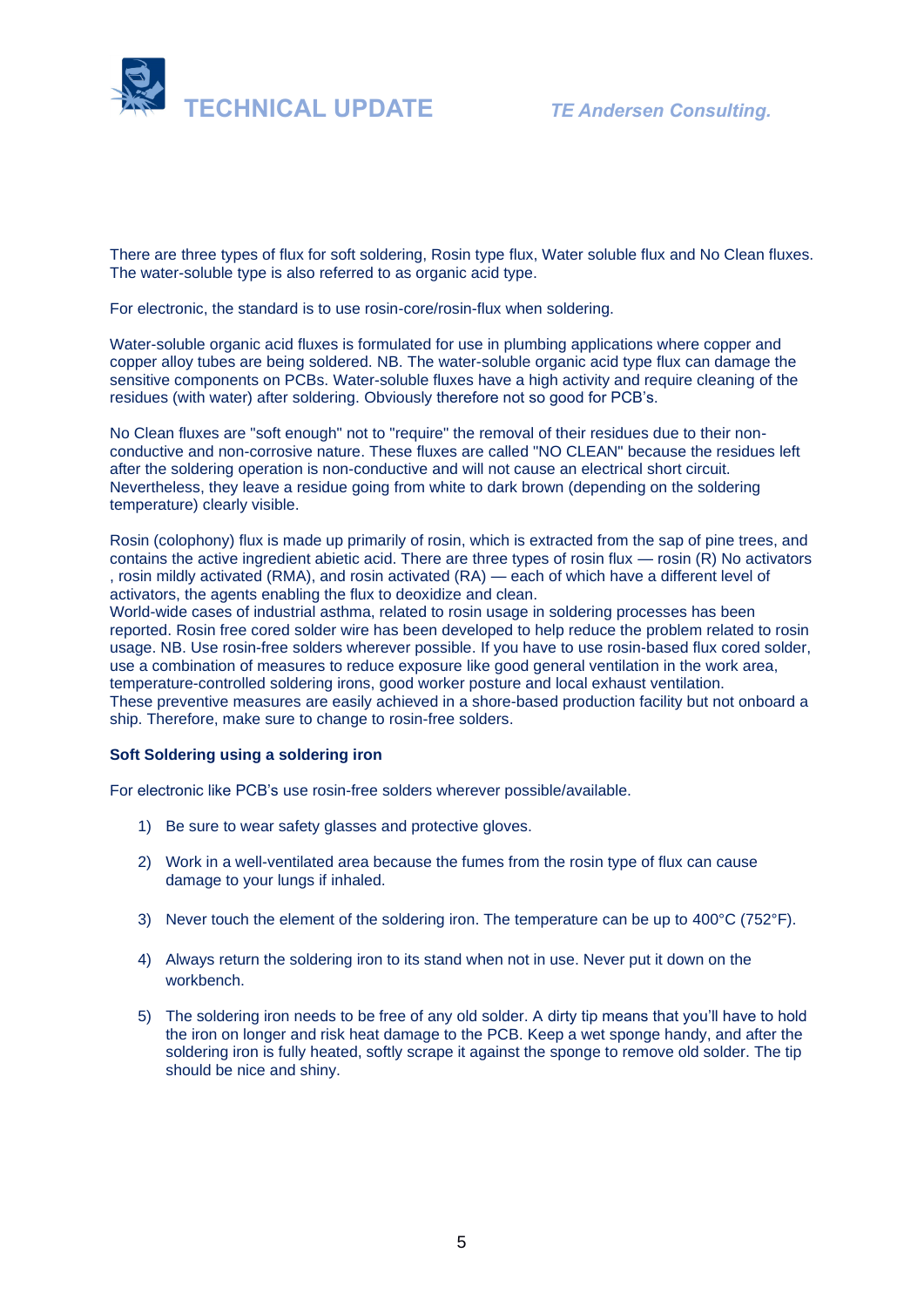

6) "Tin" the tip. This will protect the tip and allow heat to conduct better via the presence of new solder. On the hot iron, carefully apply a small amount of fresh solder and coat the tip. As soon as you tin the tip, start soldering the components together. After every few joins, clean and re-tin, and do the same before putting your iron away into storage.



- 7) Hold the iron in your dominant hand and the solder in your other hand. When soldering two components together, you want to touch the area where they join with the soldering iron. Hold it there for about a second, then slide the solder underneath the tip of the iron, sandwiching it to the PCB. Hold it for another second or two, feeding in how much solder you need. Pull away the solder first, and continue holding the iron for another second. This allows the solder to continue to melt and pool, forming a good joint.
- 8) Then, remove the iron. The total process shouldn't take more than 5 seconds, and usually you're aiming for 3-4. Wait a few seconds and don't disturb the solder. It cools very quickly, but moving or blowing on the joint will cause it to deteriorate. A good connection should be smooth and uniform, and its sides will be concave.
- 9) Solder onboard can contain lead, so be sure to wash your hands thoroughly after handling solder brazing consumables.

#### **Soft Soldering using propane/air torch, acetylene/air torch, oxy-acetylene torch.**

For plumbing use Water-soluble organic acid flux/ flux cored wire.

- 1) Wear safety glasses, protective gloves and make sure to work in a well-ventilated area.
- 2) Pre clean the area to be soldered with an abrasive such as wire wool. Emery and sand paper should not be used as they cause silica particles to become embedded in the surface which will prevent the soldering wetting.

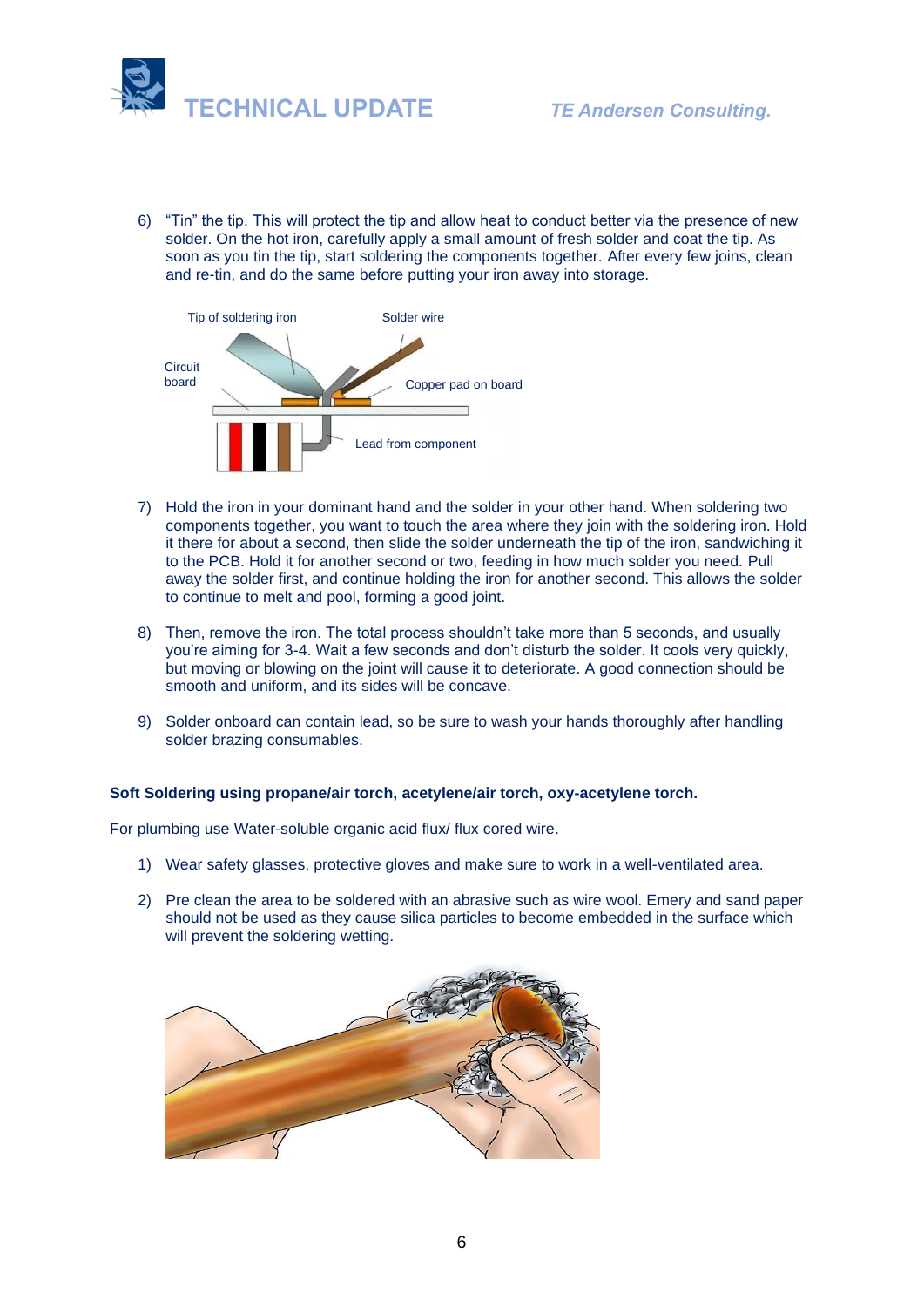

- 3) Make solder joins fit tight prior to soldering. Solder won't fill gaps, and it flows best over a smooth, well-fit join. This is of special importance when soldering capillary joints.
- 4) If capillary assembly pre paint additional flux on the parts before assembly. Don't be stingy with the flux. Flux helps solder flow.



- 5) If a propane/air torch or an acetylene/air torch set the flame intensity according to the size of the soft solder assembly.
- 6) If an oxy- acetylene torch: There are three basic flame types: Oxidizing flame, with more oxygen than acetylene, Neutral flame, with an even mix of oxygen and acetylene and Carburising flame, with less oxygen than acetylene. Use a soft neutral flame that you can just barely hear.



Oxidizing flame **Neutral flame** Carburising flame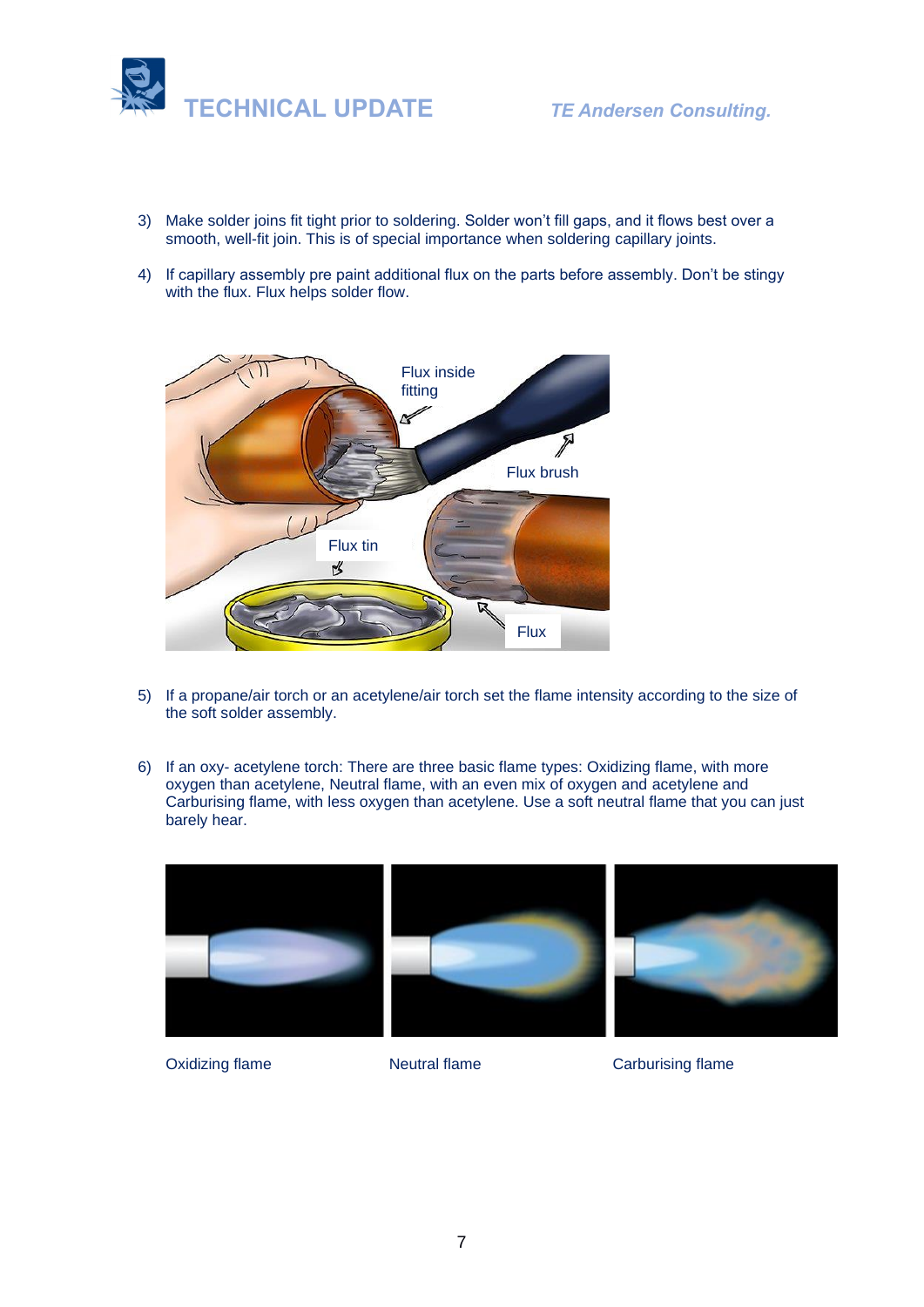

7) Heat evenly by moving the torch in continuous motion until the pre- placed flux melts.



- 8) Keep heat distribution in mind. Consider the amount of metal in each of the pieces you're soldering together. If one component is 75% of the total piece and the other component is 25%, spend 75% of the soldering time heating the larger component and 25% heating the smaller component. Also take the type of base material into consideration. Copper will be a good conductor of heat and transport the heat fast away. Stainless steel is a bad conductor and will easily overheat.
- 9) If small intricate assemblies heat indirectly, not directly towards the joint.
- 10) When the joint is hot enough, move the flame aside and touch the joint with the solder to see that it flows out. The solder will soften in the heat and flow into the gap between the pipes, creating a tightly fitted joint.
- 11) Remove your torch as soon as your solder flows. Watch for the shiny flash of melting solder; when it happens, remove your torch instantly. Overheating your metal can cause it to become brittle or melt.

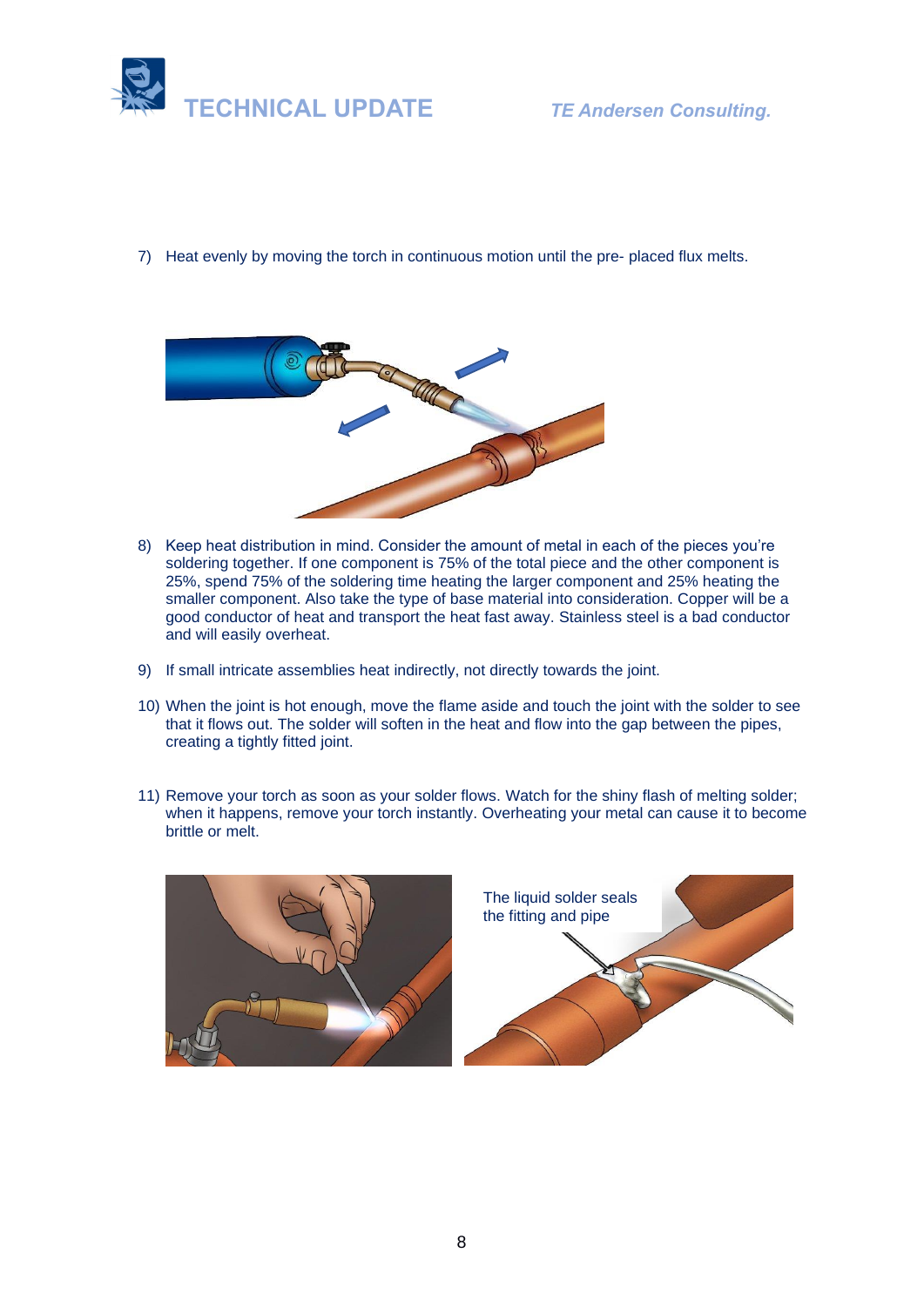

12) Hold the torch with your nondominant hand. This gives you greater ability to manipulate the solder more easily.



13) Water soluble flux residues must be cleaned of using water. If flux residues are left on base material surface, they can start corrosion.

There is a wide range of cored solder wires available from a large number of suppliers. Below gives name of some suppliers/manufactures and their products. In case of product changes please check product data with suppliers/manufactures before purchase.

| Supplier/<br>Manufacturer          | Product                                      | Chemical<br>composition              | Melting range                       | Classification                                                             | Characteristics                                                                                                         |
|------------------------------------|----------------------------------------------|--------------------------------------|-------------------------------------|----------------------------------------------------------------------------|-------------------------------------------------------------------------------------------------------------------------|
| Fontargen                          | A-AF 611                                     | Ag 3,5%<br>Sn Rest                   | $221^{\circ}$ C<br>(430°F)          | <b>DIN EN ISO 3677</b><br>S-Sn96,5Ag3,5                                    | Soft solder wire with flux core. Steel.<br>stainless steel, copper and copper<br>alloys.<br><b>Rosin based flux</b>     |
| <b>Saldflux</b>                    | Tinalloy 35                                  | Ag 3,5%<br><b>Sn Rest</b>            | 221°C<br>(430°F)                    | <b>DIN EN ISO 3677</b><br>S-Sn96Aq4 /<br>(Sn96, 5Ag3, 5)                   | Bare wire. Must be used with FLUX<br>T. Steel, stainless steel, copper and<br>copper alloys.<br><b>Rosin based flux</b> |
| Lucas<br>Milhaupt                  | Silvabrite-<br>S                             | Ag 5%<br><b>Sn Rest</b>              | 221°C-245°C<br>(430°F)              | <b>ASTM</b><br><b>B32 Sn9</b>                                              | Bare wire. Must be used with<br>Silvabrite Paste Soldering flux. Zinc-<br>chloride type of flux.                        |
| Castolin<br>Eutectic               | 157                                          | Ag 3,5%<br><b>Sn Rest</b>            | 221°C<br>(430°F)                    | ÷.                                                                         | Bare wire. Must be used with 157<br>flux. Highly halide activated flux.<br>Water based. DIN8511F-SW12                   |
| Wilhelmsen<br><b>Ships Service</b> | <b>Tin 241 Ag</b>                            | Ag 3,8%<br>Cu 0,7%<br><b>Sn Rest</b> | $230^{\circ}$ C<br>(446°F)          | <b>DIN EN 61190</b><br>Sn96Ag04Cu0,7                                       | Soft solder wire with flux core. Steel.<br>stainless steel, copper and copper<br>alloys.<br><b>Rosin based flux</b>     |
| Felder<br>Lotteechnik              | <b>ISO-Core</b><br><b>RA SAC</b>             | Ag 3,8%<br>Cu 0,7%<br><b>Sn Rest</b> | $217^{\circ}$ C<br>$(423^{\circ}F)$ | <b>DIN EN 61190</b><br>Sn96Ag04Cu0,7                                       | Soft solder wire with flux core. Steel.<br>stainless steel, copper and copper<br>alloys.<br><b>Rosin based flux</b>     |
| <b>Warton Metals</b>               | Omega II                                     | Ag 2,8%<br>Cu 0,5%<br><b>Sn Rest</b> | $217^{\circ}$ C<br>$(423^{\circ}F)$ | M-OR-L0 flux type<br>ROL <sub>0</sub><br><b>J-STD-004B</b>                 | Rosin-free flux* Soft solder wire<br>with flux core. Also, halide-free                                                  |
| Alpha<br>Assembly<br>Solution      | <b>ALPHA</b><br>FT-2002<br><b>Rosin Free</b> | Ag 3%<br>Cu 0,5%<br><b>Sn Rest</b>   | 217 - 221°C<br>$(423 - 430$ °F)     | J-STD-004 ORL0<br>classification<br><b>J-STD-006C</b><br>SAC <sub>30</sub> | Rosin-free flux** Soft solder wire<br>with flux core. Also, halide-free                                                 |
| Multicore                          | Multicore<br>Loctite<br>Ecosol105<br>96SC    | Ag 3,8%<br>Cu 0,7%<br><b>Sn Rest</b> | $217^{\circ}$ C<br>$(423^{\circ}F)$ | <b>RoHS Compliance</b>                                                     | Rosin-free flux Soft solder wire with<br>flux core.                                                                     |

\*Flux Percentage 1, 2 or 3%

\*\* Flux Percentage 1.4% & 2.2%

Cu: Copper Sn: Tinn Ag: Silver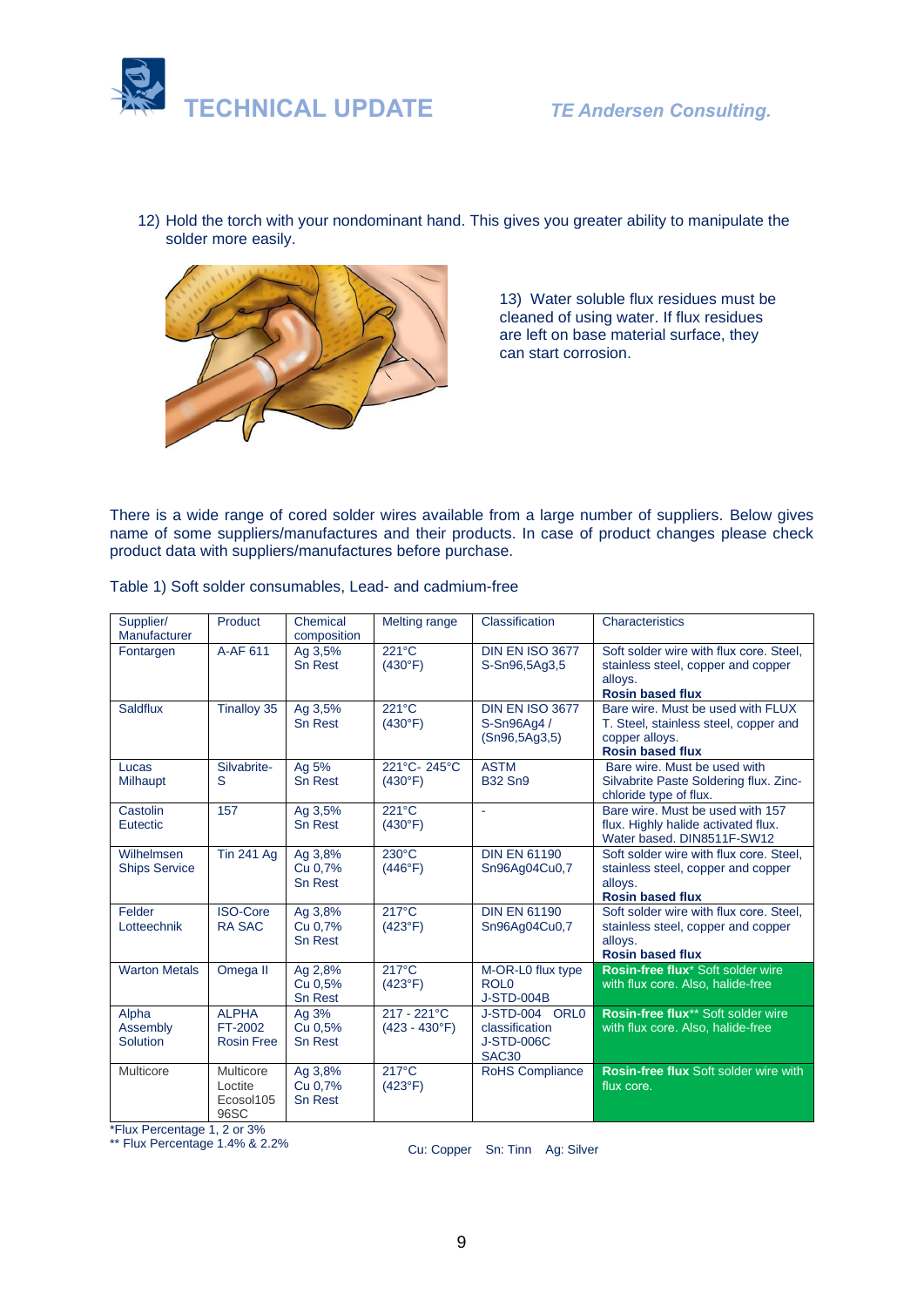

Lead-free solder does not have the best reputation, in part due to technical issues with the soldering process. Most lead-free solder alloys melt at a higher temperature (about 220-250ºC (428-482ºF)) than tin/lead solder (about 180-190ºC (356-374ºF)). Thus, changing from leaded to lead-free solder will require a change in soldering iron tip temperature. The typical tip temperature for leaded soldering is 320-370ºC (600-700ºF). For lead-free the temperature needs to be increased to 370-425 ºC (700-800ºF). In addition to the higher tip temperature, the dwell time needs to be increased. A solder joint can be completed with lead-based solder in less than a second. Using lead-free solder, this time needs to be extended to avoid cold solder joints.

Health hazard: Leaded solder contains lead. If ingested, lead accumulates in the fatty tissues in the body, including the myelin sheath surrounding the nerve fibres in the brain. This can lead to brain damage, in particular in infants and small children. This is mostly an issue with lead casting where the lead is heated to near its boiling point. The temperatures used in soldering are much lower. The main risk of lead exposure is from the lead that rubs off from the solder onto your fingers. Please make sure that you do not eat or drink while soldering. Wash your hands thoroughly when you are done soldering. Avoid using rosin(colophony)type flux.

Soft solder should never contain lead. The flux should be rosin-free.

- 1) RoHS 2.0 Directive 2011/65/EU
- 2) RoHS 3.0 Directive 2015/863/EU
- 3) European Union Regulation (EC) 1907/2006 (REACH)

Shelf Life: Solder has an expiration date. For the alloys mentioned, it is recommended that solder wire is used within three years of manufacturing.

## Braze welding

Braze welding is the use of a bronze or brass filler rods coated with flux to join steel or copper alloys. The rods consist mostly of Copper (Cu) and Zink (Zn) and sometime a small amount of Silver (Ag), The name comes from the fact that no capillary action is used and that the welding technique are very similar to welding.

For braze welding we use the Leftward "welding technique".

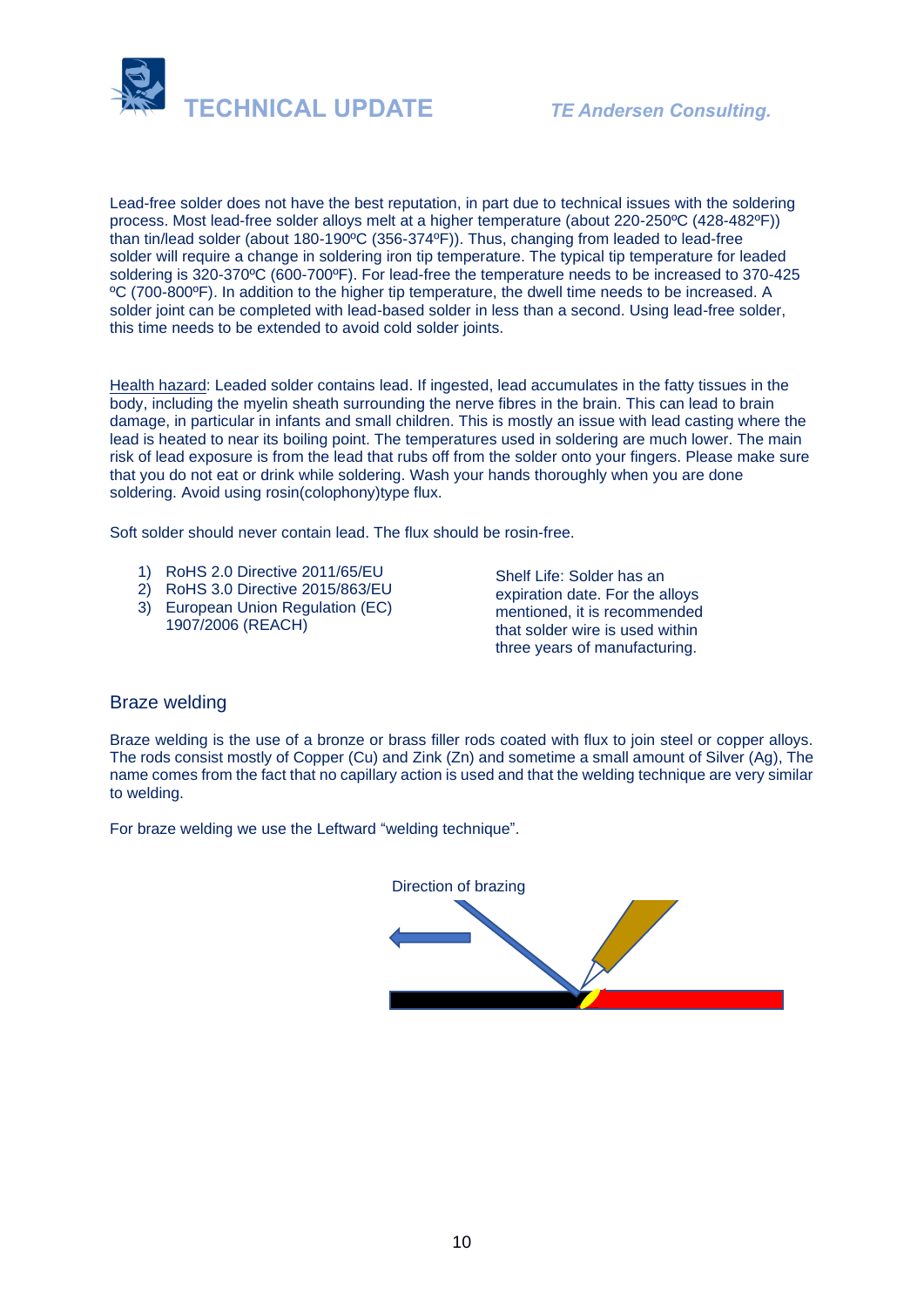

There is a wide range of braze welding consumables available from a large number of suppliers. Below gives name of some suppliers/manufactures and their products. In case of product changes please check product data with suppliers/manufactures before purchase.

Table 2) Braze welding consumables, Lead- and cadmium-free.

| Supplier/<br>Manufacturer          | Product                               | Chemical<br>composition                                           | <b>Melting</b><br>range*<br>Solidus-<br>Liquidus | Classification                                                     | Special note                                                         | Characteristics                                                                                                                           |
|------------------------------------|---------------------------------------|-------------------------------------------------------------------|--------------------------------------------------|--------------------------------------------------------------------|----------------------------------------------------------------------|-------------------------------------------------------------------------------------------------------------------------------------------|
| Fontargen                          | $A-210$                               | Cu 60%<br>Mn 0,15%<br>Sn 0,20%<br>Si 0,30%<br>Fe 0,25%<br>Zn Rest | $875 -$<br>895°C<br>$(1607 -$<br>$1643^{\circ}F$ | <b>DIN EN ISO</b><br>3677<br>B-Cu60Zn<br>(Si)-875/895              | Bare rod.<br><b>Need</b><br>additional flux.                         | Brazing rods for joining<br>and<br>surfacing copper, brass,<br>bronze, aluminum bronze,<br>cast iron and steel. May                       |
| <b>Saldflux</b>                    | <b>SILVER</b><br>WELD 1<br><b>FRC</b> | Cu 59%<br>Si 0,3%<br>Ag 1,2%<br>Zn Rest                           | 860-<br>890°C<br>$(1580 -$<br>1634°F)            | <b>EN 1045</b><br><b>FH 21</b><br>(Boron<br>compound)              | Flux coated<br>rod.<br><b>Borax based</b>                            | be<br>used for brazing<br>qalvanized<br>steel without destroying                                                                          |
| Lucas<br>Milhaupt                  | <b>CDA 681</b>                        | Cu 58%<br>Sn 1%<br>Fe 1%<br>Zn Rest                               | 865-<br>887°C<br>$(1589 -$<br>$1629^{\circ}F$    | <b>AWS</b><br><b>RBCuZn-C</b>                                      | Bare rod and<br>Flux coated<br>rod.<br>Boric acid/<br>borax: No info | the<br>galvanized surface.<br><b>Additional flux:</b>                                                                                     |
| Castolin<br>Eutectic               | 38418<br>(18 NXF)                     | Cu 58%<br>Ag 1%<br>Zn Rest                                        | $870 -$<br>895°C<br>$(1598 -$<br>$1643^{\circ}F$ | <b>ASME</b><br>SFA5.8 Class<br>RBCuZn-B<br>B-Cu60Zn(Ag)<br>870/895 | <b>Flux coated</b><br>rod<br>No boric acid<br>or borax               | Fontargen: Flux F100<br>Boric acid borax: No info<br>Saldflux: Flux BW/1<br>Boric acid borax: No info                                     |
| <b>Drew Marine</b>                 | <b>BR Flux</b><br>coated<br>rod       | Cu 58%<br>Sn 1%<br>Fe 1%<br>Zn Rest                               | 880-<br>890°C<br>$(1616 -$<br>$1634^{\circ}F$    | <b>ISO 3677</b><br><b>B Cu 59</b><br>ZnSnSi 880-<br>820            | <b>Flux coated</b><br>rod.<br>Boric acid/<br>borax: No info          | Lucas Milhaupt: Handy<br>Flux Hi-Temp<br>Boric acid/borax: No info                                                                        |
| Wilhelmsen<br><b>Ships Service</b> | $FC-$<br><b>Bronze</b><br>261         | Cu 60%<br>Mn 0,30%<br>Sn 0,10%<br>Ag 1%<br>Zn Rest                | 870-<br>890°C<br>$(1598 -$<br>$1634^{\circ}F$ )  | <b>ISO 3677</b><br><b>B Cu 59</b><br>ZnAgSi 870-<br>890            | <b>Flux coated</b><br>rod.<br>Boric acid<br>borax: No info           | Castolin Eutectic: 18M<br>Green flux. No boric acid<br>or borax                                                                           |
|                                    |                                       |                                                                   |                                                  |                                                                    |                                                                      | <b>Drew Marine: BF Flux</b><br>Boric acid/ borax: No info<br>Wilhelmsen Ships Service:<br>Bronze Flux 261PF<br>Boric acid/ borax: No info |

\*Melting range: The solidus temperature is the highest temperature at which the part remains solid i.e. the start of melting. The liquidus temperature is the lowest temperature at which the part is molten i.e. complete melting.

Cu: Copper Mn: Manganese Sn: Tinn Si: Silicon Fe: Iron Zn: Zink Ag: Silver

There are a number of other braze welding alloys like nickel wear resistant alloys for overlaying and special alloys for cast iron. In order to simplify, this have not been added to the table.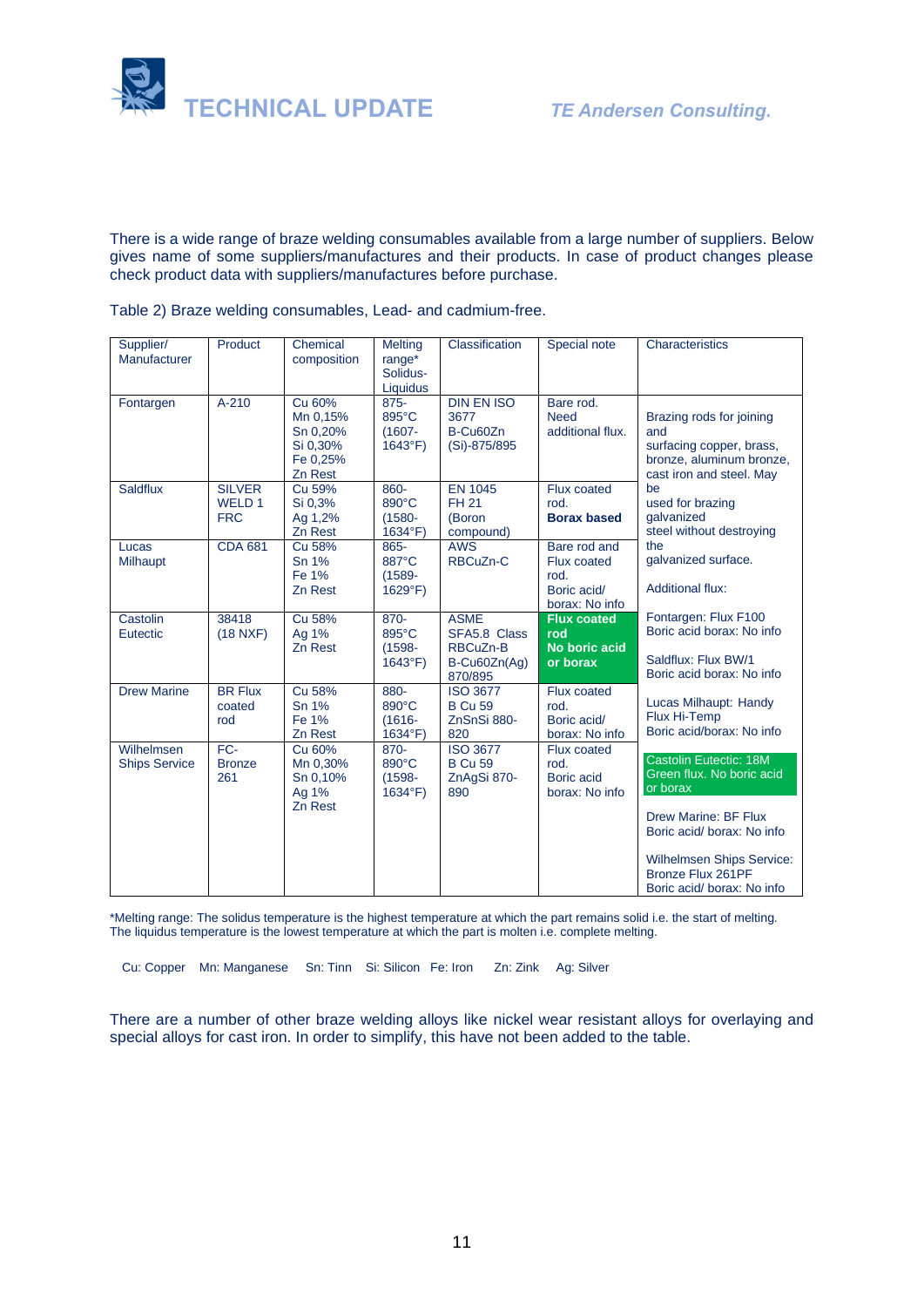

# Capillary brazing

Capillary brazing, sometimes known as a silver soldering is brazing using a high amount of silverbased filler. These silver alloys consist of many different percentages of silver and other metals, such as copper, zinc, cadmium and phosphor. For capillary brazing to be successful one depends on the capillary process that allows thin floating alloys to flow into the joint between two parallel metal parts. The suction force that is created in a capillary joint can be measured in mille bar. The general rule of thumb for capillary joint design is that the overlap L should be > 3 times the thickness of the thinnest partner or a minimum of 5 mm. The gaps in both joints should typically be between 0,05 mm and 0,25 mm depending on ability to control the gaps and the desired brazing temperatures. In capillary brazing, its only strength in what gets in between the two parallel surfaces.







Typical capillary joints for pipe and plates. Note that the overlap should be plate or wall thickness X 4.

For capillary brazing use the following brazing technique.



Degrease all parts. Remove inside and outside burrs.





Clean surface with abrasive such as wire wool. Emery and sand paper should not be used as they cause silica particles to become embedded in the surface which will prevent the brazing from wetting.

Paint flux onto the surfaces before joining the parts. To pre paint flux on the parts to be joined is important even if one uses a flux coated rod. Pre painting the flux will take care of the oxides as they start to form during the heating process.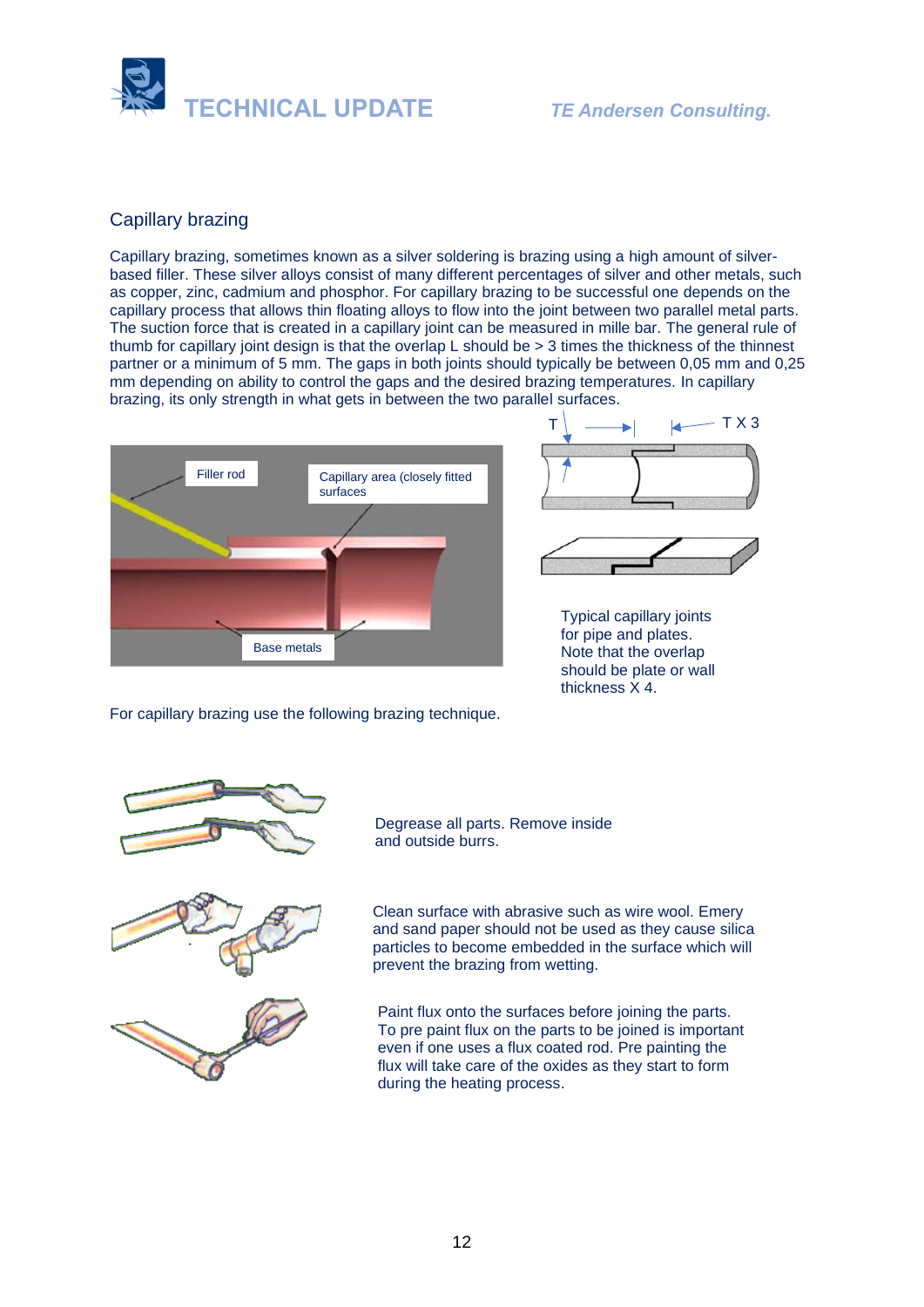



Use a neutral flame. Heat evenly by moving the torch in continuous motion until the pre- placed flux melts.



Melt of a droplet of the rod in the joint and spread it out moving the flame continuously.

[Silver](https://www.sciencedirect.com/topics/engineering/silver) brazing alloys consist of alloys of silver, copper, zinc and sometimes also [cadmium.](https://www.sciencedirect.com/topics/engineering/cadmium) They flow easily, with low working temperatures of 600-800°C (1112-1472°F). They can be used with all brazing methods, and for almost all materials except aluminium and [magnesium alloys.](https://www.sciencedirect.com/topics/engineering/magnesium-alloys) When brazing seawater pipes like York Albro and Cunifer always use Silver brazing alloys with more than 50% silver. If less, the seawater will corrode the alloy away very quickly. Manufacturers of Cunifer pipes recommend from 50-60 % silver used in brazing rods for Cunifer.



Capillary brazing rods alloyed with silver will have enhanced capillary flow, improved corrosion resistance and improved strength. High silver content will reduce melting point thereby shortens the duration of the brazing process.



Two parallel copper surfaces forming a capillary joint. Note the copper grains.



The silver alloy has melted into the grain Structure and secure a good bonding.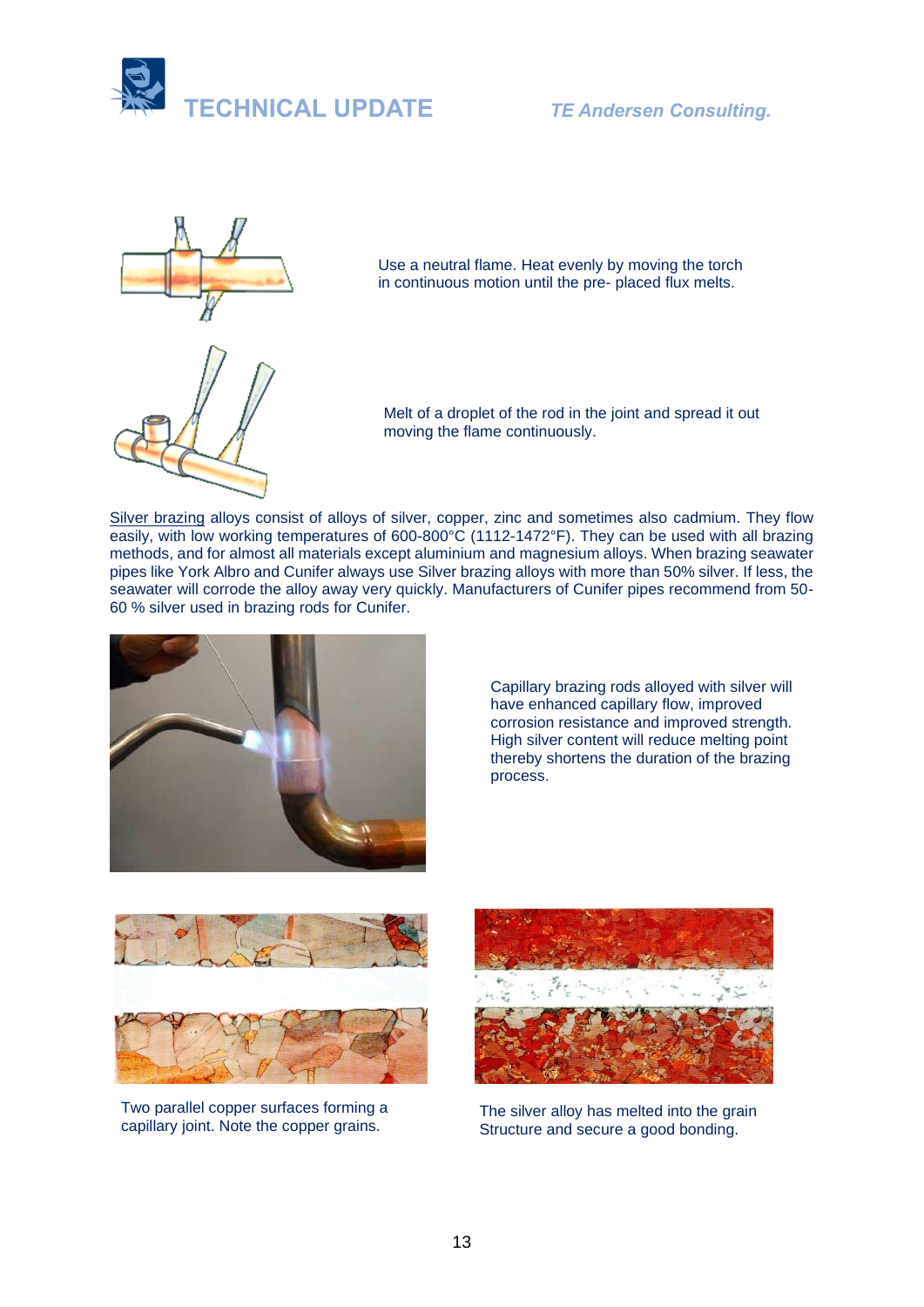



Regarding Silver brazing alloys that contain cadmium: The inclusion of Cadmium (Cd) in brazing consumables has three related advantages: It reduces the alloys bonding temperature; it shortens the duration of the brazing process and it lowers the cost of brazing. With other worlds, it has the same effect as silver, and is less expensive than silver. This is tempting many manufacturers and suppliers of brazing consumables to add Cadmium alloyed brazing products on their product range. However, Cadmium is a Heavy Metal. Its melting point is 321°C (610°F) and its boiling point 767°C (1413°F). It will therefore easily form metallic fumes that will react with the ambient air to form cadmium oxide. Exposure to these fumes can cause metal fever with progression to pulmonary edema (fluid in the lungs) that can lead to death. Inhalation exposure to cadmium fumes at comparatively low levels may result in serious-potentially- fatale acute effects in humans. The most commonly used cadmium brazing rods contain 25% cadmium. Cadmium can also enter a human organism trough drinking water or food where cadmium brazing rods have been used for joining. Due to the toxicity of cadmium, filler metals containing this substance must not be used unless full evacuation of brazing fumes is provided.

In Europe the use of Cadmium brazing rods is no longer allowed. Always check the labels and tech sheets if cadmium is present.



According to the Commission Regulation (EU) N ° 494/2011 of 20 May, 2011, using and marketing of brazing rods that contain more than 0, 01 weight-% cadmium is no longer allowed in the EU after 10 December 2011. This regulation is binding and valid in each EU Member State.

This means that from December 10, 2011 on it was no longer allowed to work with silver brazing rods containing cadmium (e.g. AG306 L-Ag30Cd or AG304 L-Ag40Cd). Moreover, also the production of these brazing rods was forbidden from this date on.

There is a wide range of silver brazing consumables available from a large number of suppliers. Below table give names of some suppliers/manufactures and their products. In case of product changes please check product data with suppliers/manufactures before purchase.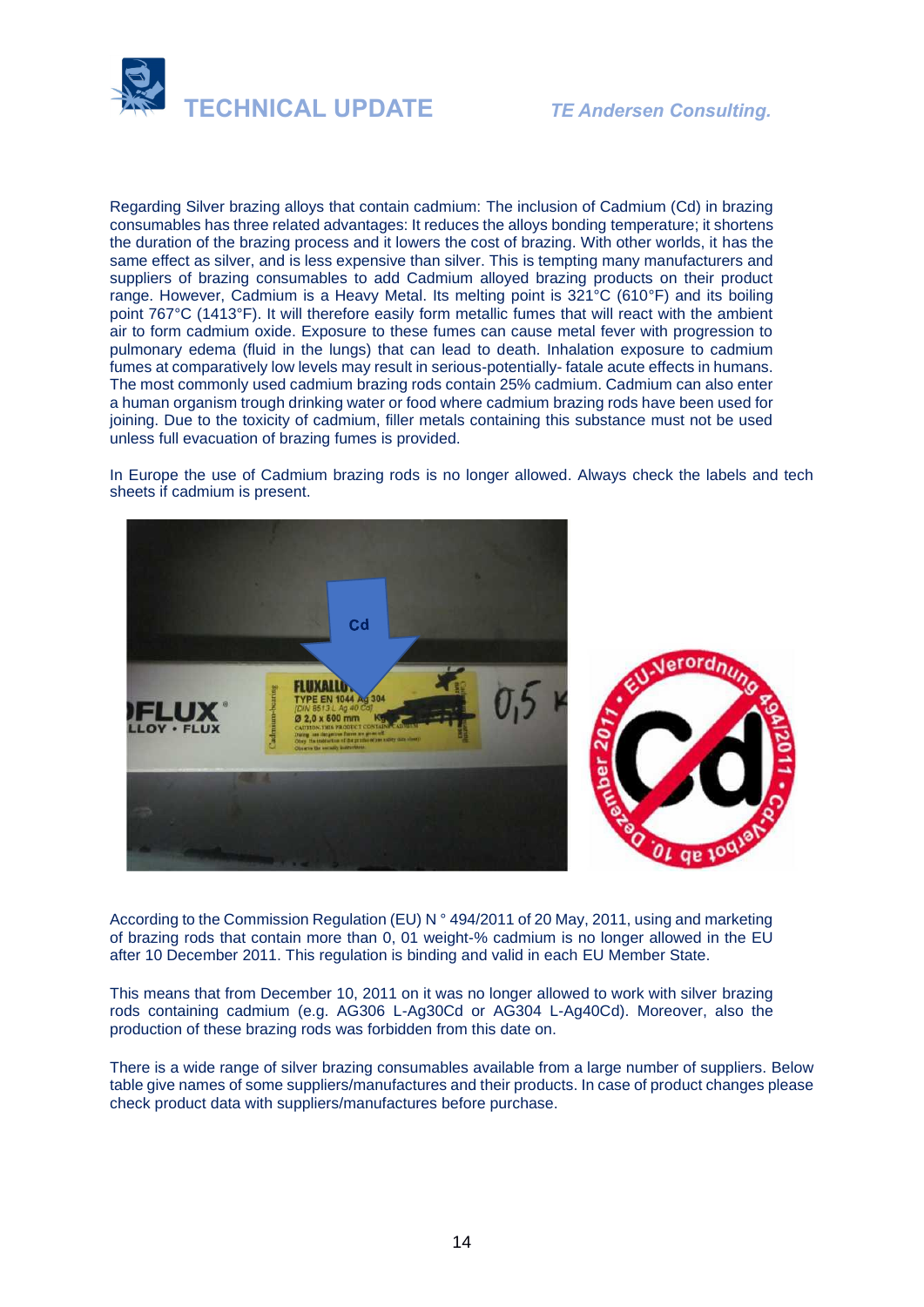



| Supplier/<br>Manufacturer          | Product                               | Chemical<br>composition                            | <b>Melting</b><br>range                                 | Classification                                                                         | Special note                                                                    | Characteristics                                                                                                                   |
|------------------------------------|---------------------------------------|----------------------------------------------------|---------------------------------------------------------|----------------------------------------------------------------------------------------|---------------------------------------------------------------------------------|-----------------------------------------------------------------------------------------------------------------------------------|
| Fontargen                          | AF 320<br><b>XL BF</b>                | Ag 45%<br>Sn 2,5%<br>Zn 25,5%<br>Cu 27%<br>Si 0,1% | $640 -$<br>680°C<br>$(1184 -$<br>$1256^{\circ}F$        | AWS A5.8: Bag-36<br>EN ISO 17672:<br>Ag 145Si<br>EN 1044: Ag 104<br>DIN 8513: L-Ag45Sn | <b>Flux coated</b><br>rod<br><b>No boric</b><br>acid or<br>borax                | Cadmium free silver<br>rods for joining of all<br>types of steel, stainless<br>steel, copper, copper<br>alloys, nickel and nickel |
| Saldflux                           | Saldflow<br>45                        | Ag 45%<br>Cu 27%<br>Sn 2,5%<br>Zn Rest             | 640-<br>$680^{\circ}$ C<br>$(1184 -$<br>$1256^{\circ}F$ | <b>ISO 17672</b><br>AG 145<br><b>EN 1045</b><br>Fh 10                                  | Flux coated<br>rod<br>Boric/acid<br>borax: No<br>info                           | alloys, cast iron and<br>hard metals. This type of<br>brazing rods gives a<br>very good joint and can<br>be used for brazing      |
| Lucas<br><b>Milhaupt</b>           | Silvaloy<br>452 Flux<br>coated        | Ag 45%<br>Cu 27%<br>Sn 3%<br>Zn Rest               | 640-<br>682°C<br>$(1184 -$<br>$1260^\circ F$            | <b>AWS</b><br><b>Bag-36</b>                                                            | Flux coated<br>rod. H361.<br><b>Boric acid</b><br>and/or<br>borax               | nipples, sleeves and<br>unions to copper pipes.<br><b>Additional flux:</b>                                                        |
| Castolin<br>Eutectic               | 38245N<br><b>XF</b><br>(1666)<br>XFC) | Ag 45%<br>Cu 25%<br>Sn 2%<br>Zn Rest               | 660-<br>700°C<br>$(1220 -$<br>$1292^{\circ}F$           | <b>ISO/FDIS 17672</b><br><b>AG 145</b>                                                 | <b>Flux coated</b><br>rod<br><b>No boric</b><br>acid or<br>borax                | Fontargen: F300 H Ultra<br>NT. No boric acid or<br>borax<br>Saldflux: F25 No boric                                                |
| <b>Drew Marine</b>                 | <b>SL 45</b>                          | Ag 44%<br>Cu 30%<br>Zn Rest                        | $680 -$<br>740°C<br>$(1184 -$<br>1364°F)                | <b>DIN EN ISO 3677</b><br>B-Ag44CuZn-<br>680/740                                       | Flux coated<br>rod. Boric<br>acid/borax:<br>No info                             | acid or borax<br>Lucas Milhaupt:<br>Handy flux. H361.                                                                             |
| Wilhelmsen<br><b>Ships Service</b> | <b>AG 45</b><br>253                   | Ag 44%<br>Cu 30%<br>Zn Rest                        | $680 -$<br>740°C<br>$(1184 -$<br>$1256^{\circ}F$        | <b>DIN EN ISO 3677</b><br>B-Ag44CuZn-<br>675/735                                       | Bare rod.<br><b>Need</b><br>additional<br>flux AG-<br>60/45 Flux<br>252 PF flux | Boric acid and/or borax<br><b>Castolin Eutectic:</b><br>FP38976 Paste<br>(1802Atmosin Powder)<br>No boric acid or borax           |
|                                    |                                       |                                                    |                                                         |                                                                                        |                                                                                 | Drew Marine: SF Flux<br>Boric acid/borax: No info<br><b>Wilhelmsen Ships</b>                                                      |
|                                    |                                       |                                                    |                                                         |                                                                                        |                                                                                 | Service:<br>AG-60/45 Flux 252 PF<br>flux. Boric acid borax:<br>No info                                                            |

# Table 3) **45%** Silver brazing consumables, Lead- and cadmium-free.



Typical Capillary joints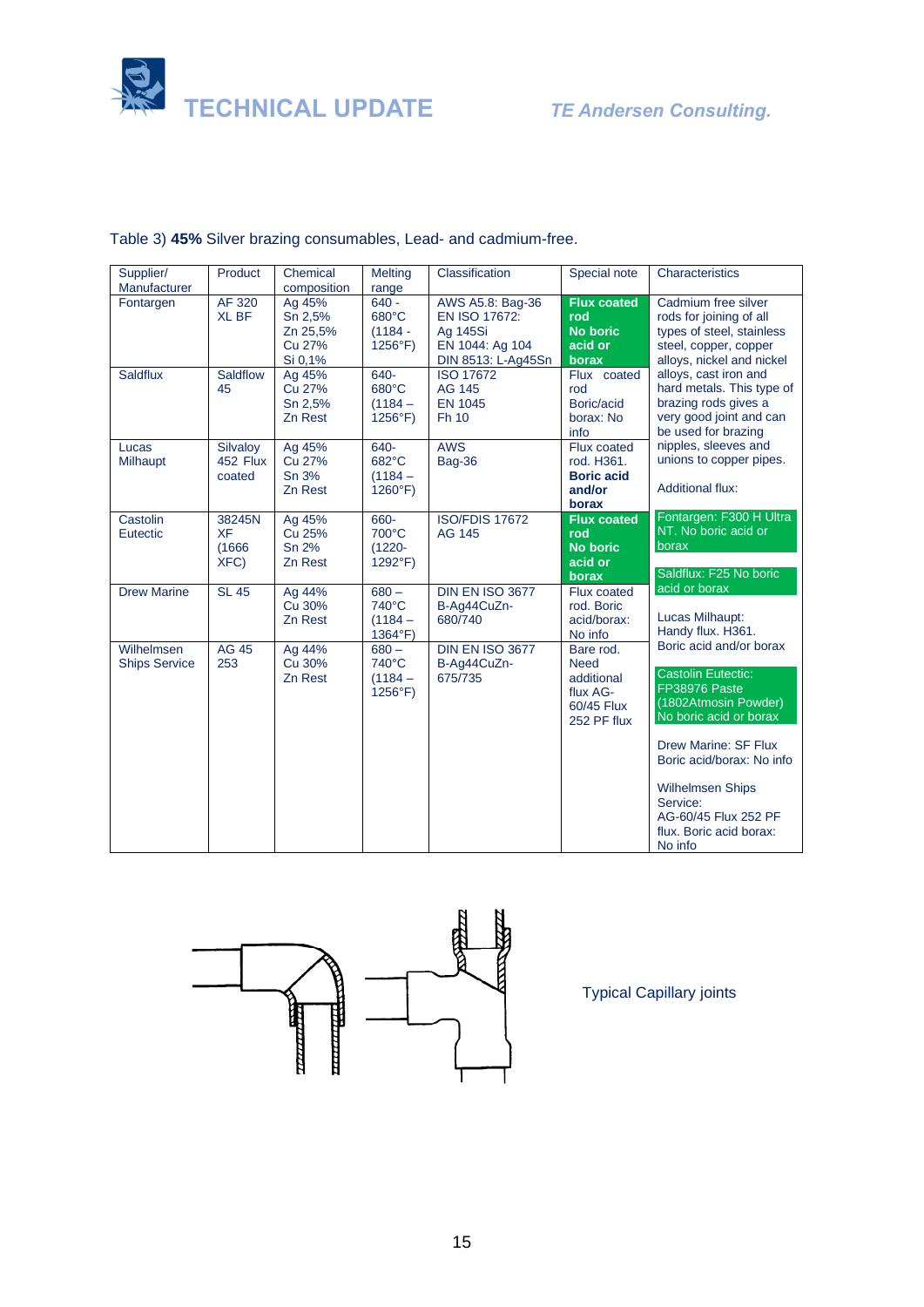



| Supplier/<br>Manufacturer          | Product                               | Chemical<br>composition                                | <b>Melting</b>                                            | Classification                                                     | Special note                                                      | Characteristics                                                                                                                                                                                                                                                                                                                                  |
|------------------------------------|---------------------------------------|--------------------------------------------------------|-----------------------------------------------------------|--------------------------------------------------------------------|-------------------------------------------------------------------|--------------------------------------------------------------------------------------------------------------------------------------------------------------------------------------------------------------------------------------------------------------------------------------------------------------------------------------------------|
| Fontargen                          | AF 314<br><b>XL BF</b>                | Ag 55%<br>Sn 2%<br>Zn 22%<br>Si 0,1%<br><b>Cu Rest</b> | range<br>$630 -$<br>660°C<br>$(1166 -$<br>$1220^{\circ}F$ | EN ISO 17672:<br>Ag 155Si<br>EN 1044: Ag 103<br>DIN 8513: L-Ag55Sn | <b>Flux coated</b><br>rod<br><b>No boric</b><br>acid or<br>borax  | Cadmium free, seawater<br>resistant, high strength<br>silver rods for joining all<br>types of steel, stainless<br>steel, copper, copper                                                                                                                                                                                                          |
| <b>Saldflux</b>                    | Saldflow<br>56                        | Ag 56%<br>Cu 27%<br>Sn 5%<br>Zn Rest                   | 620-<br>655°C<br>$(1148 -$<br>1211°F)                     | <b>ISO 17672</b><br>AG 156<br><b>EN 1045</b><br>Fh 10              | Flux coated<br>rod.<br>Boric acid/<br>borax: No<br>info           | alloys, nickel, nickel<br>alloys, cast iron,<br>Yorkalbro pipes<br>(aluminiumbrass),<br>cunifer pipes type 90/10                                                                                                                                                                                                                                 |
| Lucas<br>Milhaupt                  | Silvaloy<br>560 flux<br>coated        | Ag 56%<br>Cu 22%<br>Sn 5%<br>Zn Rest                   | $618 -$<br>652°C<br>$(1144 -$<br>$1206^{\circ}F$          | <b>AWS</b><br>BAg-7                                                | Flux coated<br>rod. H361.<br><b>Boric acid</b><br>and/or<br>borax | and 70/30.<br><b>Additional flux:</b><br>Fontargen: F300 H Ultra                                                                                                                                                                                                                                                                                 |
| Castolin<br>Eutectic               | 38256N<br><b>XF</b><br>(1020)<br>XFC) | Ag 57%<br>Cu 21%<br>Sn 2%<br>Zn Rest                   | $625 -$<br>665°C<br>$(1157 -$<br>1229°F)                  | <b>ISO/FDIS 17672</b><br>AG 156<br>No boric<br>acid or<br>borax    | <b>Flux coated</b><br>rod<br><b>No boric</b><br>acid or<br>borax  | NT. No boric acid or<br>borax<br>Saldflux: F25 No boric<br>acid or borax                                                                                                                                                                                                                                                                         |
| <b>Drew Marine</b>                 | <b>SL 60</b>                          | Ag 56%<br>Cu 22%<br>Sn 5%<br>Zn Rest                   | 620-<br>650°C<br>$(1148 -$<br>1202°F)                     | <b>DIN EN ISO 3677</b><br>B-Ag55ZnCuSn-<br>620/650                 | <b>Flux coated</b><br>rod. Boric<br>acid/borax:<br>No info        | Lucas Milhaupt:<br>Handy flux. H361.<br><b>Boric acid and/or</b>                                                                                                                                                                                                                                                                                 |
| Wilhelmsen<br><b>Ships Service</b> | AG 60<br>252                          | Ag 55%<br>Cu 21%<br>Sn 2,5%<br>Zn Rest                 | $630 -$<br>660°C<br>$(1166 -$<br>$1220^{\circ}F$          | <b>DIN EN ISO 3677</b><br>B-Ag55ZnCuSn-<br>620/660                 | Flux coated<br>rod. Boric<br>acid/borax:<br>No info               | borax<br><b>Castolin Eutectic:</b><br>FP38976 Paste<br>(1802Atmosin Powder)<br>No boric acid or borax<br><b>Drew Marine: SF Flux</b><br>Boric acid/borax: No info<br><b>Wilhelmsen Ships</b><br>Service:<br>AG-60/45 Flux 252 PF<br>flux<br>Boric acid/borax: No info<br>On York Albro: Albro<br><b>Flux 263 PF</b><br>Boric acid/borax: No info |

# Table 4) **50%** Silver brazing consumables, Lead- and cadmium-free

Ag: Silver, Cu: Copper, Sn: Tinn, Zn: Zink Si: Silicon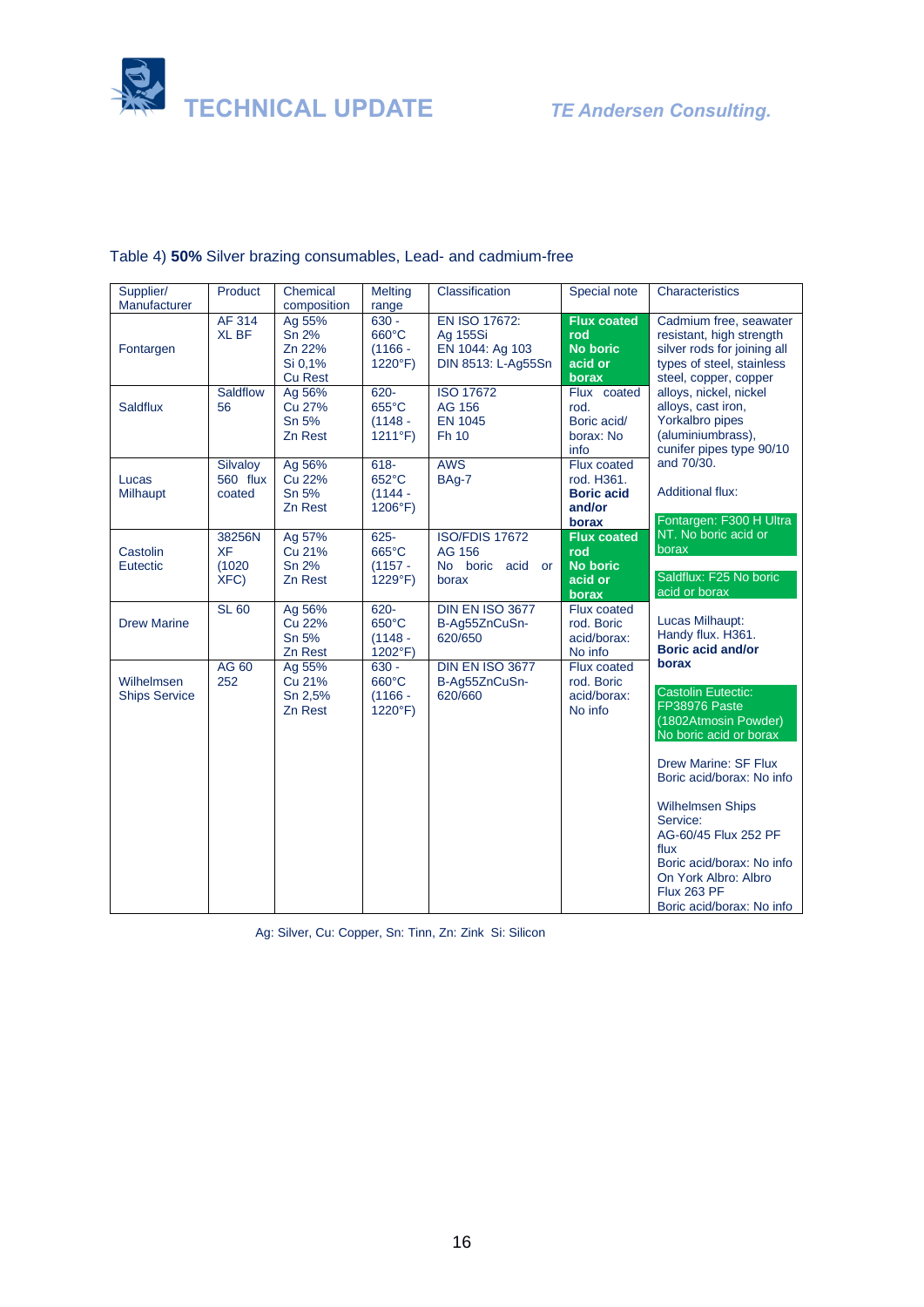

Phosphor brazing filler metals are based on alloys of copper and phosphorus, and may also contain silver. They are used almost exclusively for brazing copper and [copper alloys.](https://www.sciencedirect.com/topics/engineering/copper-alloys) As phosphorus reduces copper oxide, the metal is self-fluxing, and so no additional flux is normally needed. These filler metals are not suitable for brazing steel or nickel, as [phosphides](https://www.sciencedirect.com/topics/engineering/phosphide) can be formed and embrittle the joint zone. On seawater pipes, do not use Phosphor brazing rods.

Special notes when repairing refrigerants/ air-conditioned installations onboard:

Phosphor in Brazing rods are very popular when repairing refrigerants/ air-conditioned installations onboard. These refrigeration systems use copper in piping and parts like elbows and T- joint connections. Copper-phosphorous alloys are as mentioned self-fluxing when joining copper to copper. That no flux is needed on copper makes them popular. The self-fluxing characteristic occurs because the phosphorous element possesses a greater affinity for oxygen than for the copper. The phosphorous also combines with oxygen in the air and the flame if an oxy- acetylene torch is used. These alloys may also be used on brass and bronze but will then require a flux. Phosphor does not decompose zinc oxide, so flux is needed for brass/ bronze.

There is a wide range of phosphor brazing consumables available with a variation of silver content. In order to simplify, only the most used and popular 15 % Silver content type have been added to the table. Below table give names of some suppliers/manufactures and their products. In case of product changes please check product data with suppliers/manufactures before purchase.

| Supplier/<br>Manufacturer | Product              | Chemical<br>composition             | <b>Melting</b><br>range                     | Classification                                                                                | Characteristics                                                                                                                                                                                      |
|---------------------------|----------------------|-------------------------------------|---------------------------------------------|-----------------------------------------------------------------------------------------------|------------------------------------------------------------------------------------------------------------------------------------------------------------------------------------------------------|
| Fontargen                 | A 3015               | Ag 15%<br>5%<br>P<br><b>Cu Rest</b> | 645-800°C<br>$(1193 -$<br>$1472^{\circ}F$   | <b>DIN EN ISO 3677</b><br>B-Cu80AgP-645/80<br><b>AWS A5.8</b><br>B CuP-5                      | Fluid copper-phosphorus alloy with<br>high silver content and high ductility,<br>even at low temperatures. Suitable<br>for capillary brazing of copper and                                           |
| Saldflux                  | Silverfos 15         | Ag 15%<br>5%<br>P<br><b>Cu Rest</b> | 645-800°C<br>$(1193 -$<br>$1472^{\circ}F$ ) | <b>ISO 17672</b><br><b>CuP 284</b><br><b>AWS A5.8</b><br>B CuP-5                              | some copper alloys. Recommended<br>for joints with strong thermal load<br>and vibrations. Joint-brazing at<br>working temperatures between -70<br>°C and +150 °C (-94 to +302°F). Do                 |
| Lucas<br>Milhaupt         | Sil-fos 15           | Ag 15%<br>5%<br>P<br><b>Cu Rest</b> | 643-802°C<br>$(1189 -$<br>$1476^{\circ}F$   | <b>AWS A5.8</b><br>B CuP-5<br><b>ISO 17672</b><br><b>CuP 284</b>                              | not use in Sulphur us environment<br>and on Fe- and Ni-alloys. Can be<br>used for brazing brass or bronze<br>with the adding of flux.                                                                |
| Castolin<br>Eutectic      | 38115BS<br>(RB 5283) | Ag 15%<br>5%<br>P<br><b>Cu Rest</b> | 645-800°C<br>$(1193 -$<br>$1472^{\circ}F$   | <b>ISO 17672</b><br><b>CuP 284</b><br><b>AWS BCuP-5</b><br>DIN 8513 L-Ag15P<br><b>EN 1044</b> | Additional flux for use on brass and<br>bronze:<br>Fontargen: F300 H Ultra NT. No boric<br>acid or borax<br>Saldflux: F25 No boric acid or borax<br>Lucas Milhaupt: Handy flux<br><b>Borax based</b> |
|                           |                      |                                     |                                             |                                                                                               | Castolin Eutectic: 1802 Atmosin<br>No boric acid or borax                                                                                                                                            |

Table 5) Phosphor brazing consumables, Lead- and cadmium-free

Ag: Silver P: Phosphor Cu: Copper

The 15% silver plus 5% phosphor rods works well to "bridge" gaps. They have the highest joint ductility of the entire phosphor brazing rod family to best withstand the stresses inherent in refrigeration applications.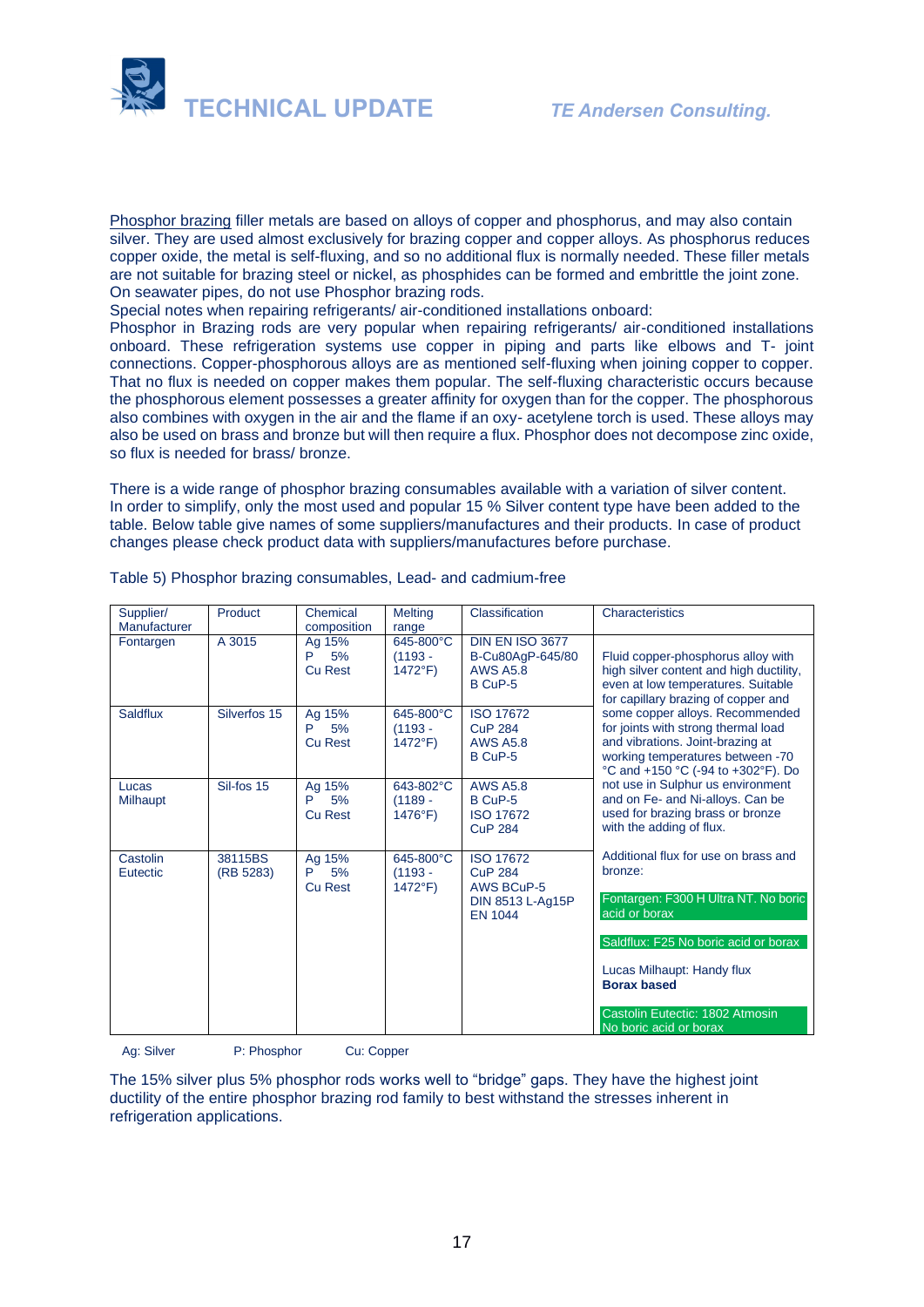

Copper-phosphorus and silver-copper phosphorus brazing alloys are widely used in joining copper to copper in air without the use of a flux (thanks to its phosphorus content). The addition of silver to copper/phosphorus improves ductility and electrical conductivity in the alloy and it reduces its melting range. These filler metals can be used for brazing brass or bronze with the adding of flux: the selffluxing action fails to work because of the presence of the zinc oxide on the brass. These alloys should not be used on ferrous or nickel-based alloys, on copper nickels with more than 10% nickel, to avoid formation of brittle, intermetallic phosphide compounds.

Please note: The use of phosphor-brazing rods on copper pipes and parts used in refrigeration/ aircondition installations where R-22 is the media: R-22 consist of Chlorine, hydrogen, fluorine and carbon. It is always mixed with some mineral oil circulating inside the system. The phosphor grains can be washed out of the deposit by this mixture. In a microscope, it comes out as tiny small channels in the deposit, where the phosphor has been. Result is leeks developing. Another major negative effect of phosphorous on copper is the reduction in ductility. In the range of 8.0 - 8.5% phosphorous content, the material becomes extremely difficult to form in both hot and, especially, cold forming. The phosphides segregate at grain boundaries and cause intergranular embrittlement. Avoid in environments with presence of Sulphur dioxide and hydrogen sulphide. The phosphorus-rich phase rapidly corrodes in presence of Sulphur and the joint fails.

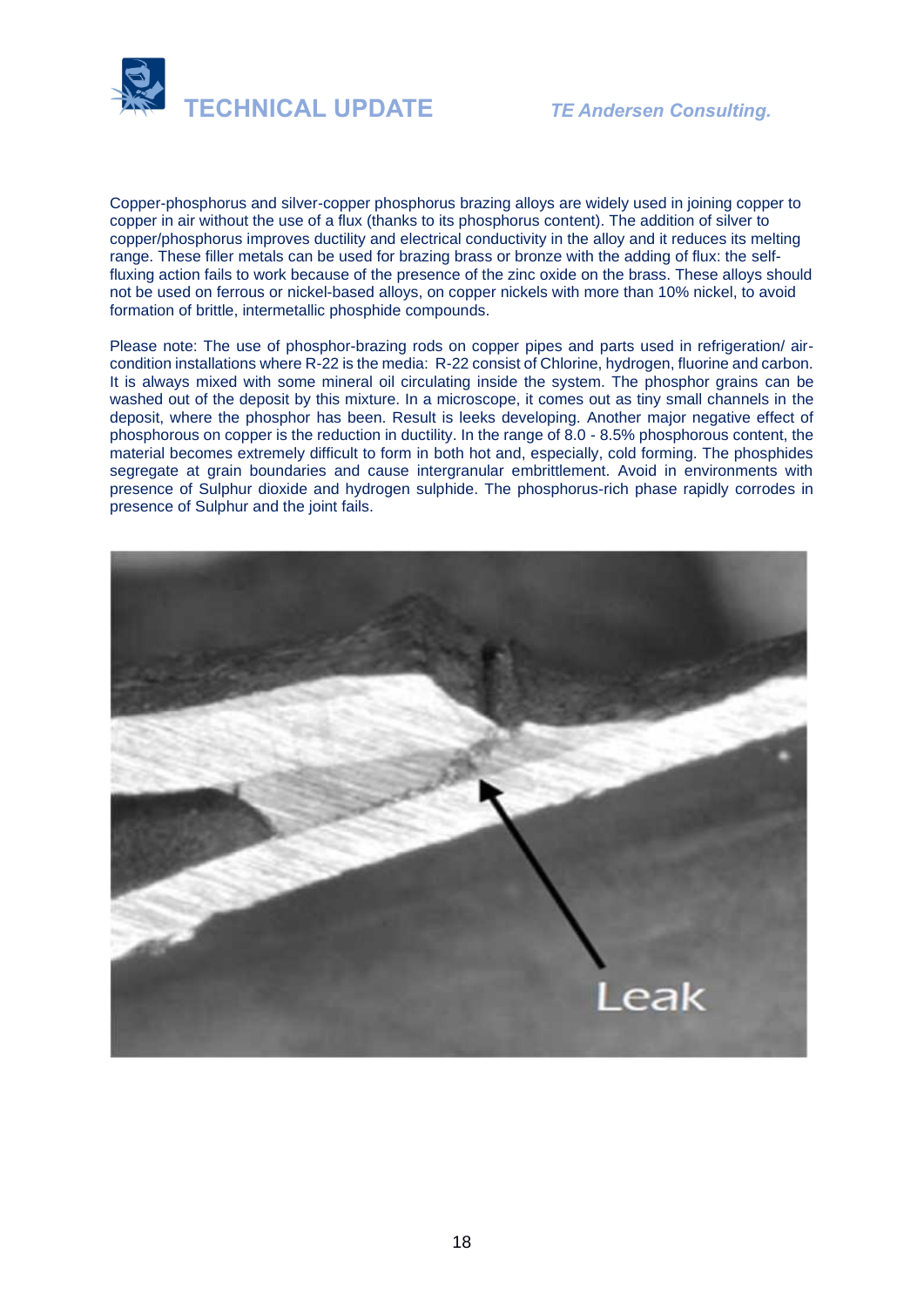

## Aluminium brazing

Aluminium melts at 660°C(1220°F). The aluminum oxide melts at 2038°C (3,600°F). That is three times the temperature of aluminum and causes a problem when it comes to brazing. Aluminum also has high thermal conductivity and a very short temperature range between liquidus and solidus. The aluminium's oxide layer is a thin, but dense and stable oxide layer with a thickness of 2 to 10 nm (nanometer). During brazing or soldering, the aluminum will oxidize so readily that special fluxes must be employed such as an organic amine-based flux (up to 285°C(545°F)), inorganic fluxes (chloride or fluoride up to 400°C (752°F)), and complex Fluor aluminate salts (above 550°C(1022°F)). Due to the already mentioned concerns over atmospheric pollution and hazardous waste disposal, the electronics industry has been gradually shifting from rosin flux to water-soluble flux, which can be removed with deionized water and detergent, instead of hydrocarbon solvents.

Aluminium often has other elements added to improve strength, rigidity, corrosion resistance, machinability, and formability. Some additives cause no problem for brazing, but magnesium is the exception. Magnesium-containing aluminium alloys (5xxx and 6xxx series) are used to provide better corrosion resistance in some applications (seawater resistant aluminium). The magnesium oxide reforms very quickly and does not allow brazing wetting to take place. Titanium and some exotic additives such as vanadium and chromium may also cause problems. The 1xxx (99% Al or higher), 2xxx (copper added), 3xxx (manganese added), 4xxx (silicon added), and 7xxx (zinc added) series are generally brazeable.

Brazing of aluminium can be done with either soft solders (**Sn**-based, lower temperature) or brazing (**Zn**-based, higher temperature) and with appropriate fluxes to fit processing temperature ranges.

There is a wide range of aluminum brazing and soldering consumables available from a large number of suppliers. Below gives name of some suppliers/manufactures and their products. In case of product changes please check product data with suppliers/manufactures before purchase.

Lead-free and cadmium-free alloys that are commonly used to **solder** aluminium include 91Sn9Zn and 70Sn30Zn. Other variations are 60Sn/40Zn and 80Sn/20Zn, which are in the Sn family.

| Supplier/<br>Manufacturer | Product          | Chemical<br>compositi<br><b>on</b> | <b>Melting</b><br>range                                | Classification                       | Special<br>note | Characteristics                                                                                                                                                                                             |
|---------------------------|------------------|------------------------------------|--------------------------------------------------------|--------------------------------------|-----------------|-------------------------------------------------------------------------------------------------------------------------------------------------------------------------------------------------------------|
| <b>Meltolit</b>           | 230AL            | Sn 97%<br>Cu 3%                    | $230 -$<br>$250^{\circ}$ C<br>(446 -<br>$482^{\circ}F$ | <b>DIN EN ISO</b><br>9453<br>Sn97Cu3 | Flux core       | Soldering of aluminum<br>and aluminum alloys<br>and Aluminium-to-<br>Copper<br>Harris: Stay-Clean<br>aluminum flux<br>Kapp Alloy & Wire:<br>Kapp Golden Flux**<br>Amines and complex<br>inorganic fluorides |
| <b>Harris</b>             | Al-Solder<br>500 | Sn 85%<br>Zn 15%                   | 199-<br>$250^{\circ}$ C<br>(390 -<br>$482^{\circ}F$    |                                      | Bare rod        |                                                                                                                                                                                                             |
| Kapp Alloy &<br>Wire      | Kapp<br>Aloy 9   | Sn91%<br>Zn 9%                     | $199^{\circ}$ C<br>(390°F)<br>Eutectic*                |                                      | Bare rod        |                                                                                                                                                                                                             |

Table 6) **Sn**-based Aluminum brazing consumables, Lead- and cadmium-free.

\*Eutectic: Solidus and liquidus are the same.

\*\*Flux is rated by D.O.T. As A Corrosive Hazard - Can Not Be Shipped by Air.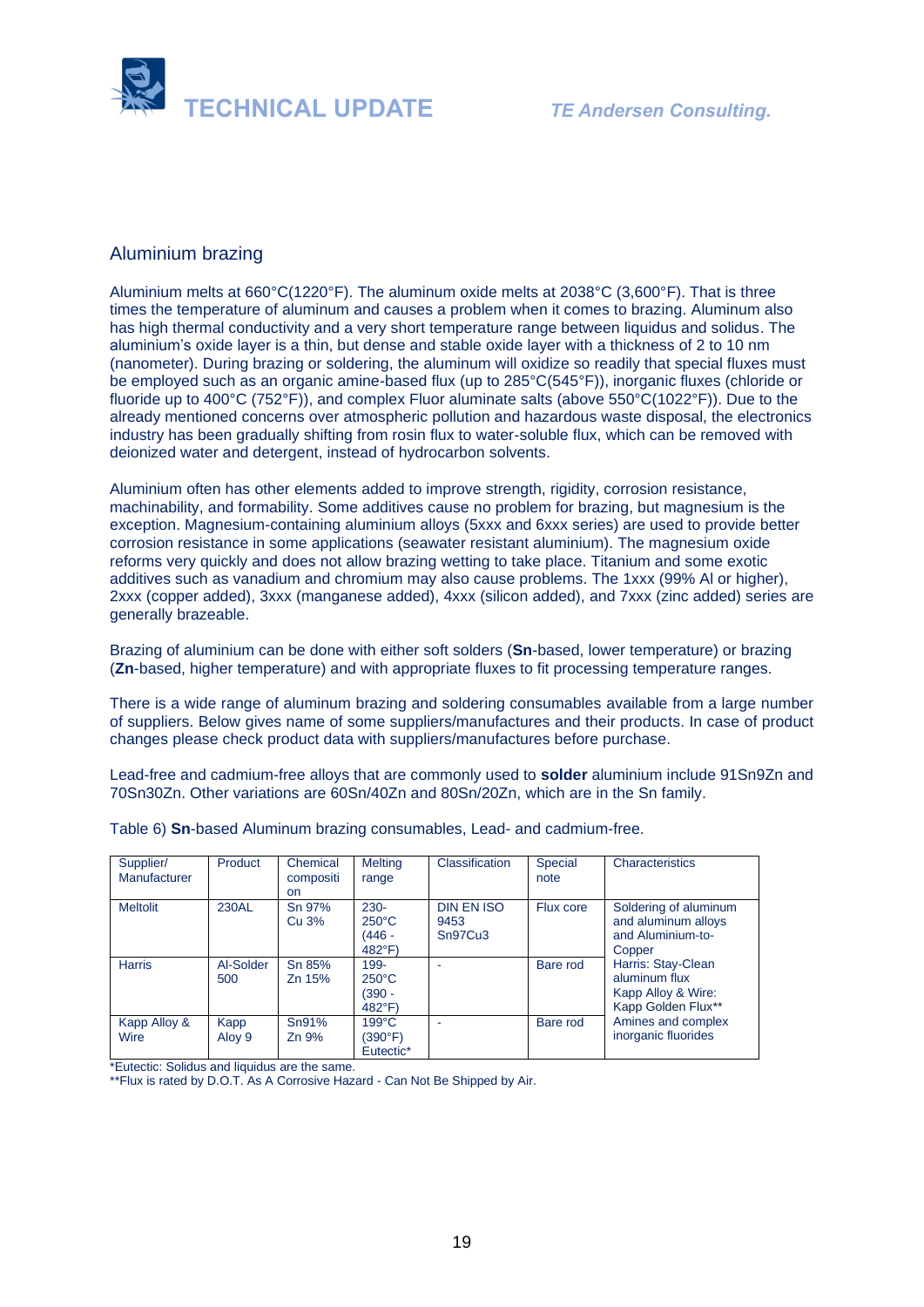

Lead-free and cadmium-free alloys that are commonly used to **braze** aluminium include 98Zn2Al, 85Zn/15Al, 90Zn/10Al, and 97Zn/3Al.

| Supplier/<br>Manufacturer | Product             | Chemical<br>compositi<br>on. | <b>Melting</b><br>range                                    | Classification                                   | Special note              | Characteristics                                                                                                                                                                   |
|---------------------------|---------------------|------------------------------|------------------------------------------------------------|--------------------------------------------------|---------------------------|-----------------------------------------------------------------------------------------------------------------------------------------------------------------------------------|
| Fontargen                 | A-AF 631<br>NH.     | Zn 98%<br>Al Rest            | $382 -$<br>$407^{\circ}$ C<br>$(720 -$<br>765°F)           | <b>DIN EN ISO</b><br>3677<br>S-Zn98Al2           | Flux core.                | Brazing of aluminum<br>and aluminum alloys.<br>Suitable for aluminum/<br>copper-joints.<br><b>Additional flux:</b><br>Fontargen: F600ZA<br>Saldflux: Flux A<br>Lucas Milhaupt:--- |
| Saldflux                  | Alusald<br>22       | Zn 98%<br>Al Rest            | $426 -$<br>$482^{\circ}$ C<br>$(799 -$<br>$900^{\circ}$ F) | <b>ISO 3677</b><br>S-Zn78Al22                    | Bare rod or<br>flux cored |                                                                                                                                                                                   |
| Lucas<br>Milhaupt         | AL 822              | Zn 78%<br>Al Rest            | 482-<br>$521^{\circ}$ C<br>$(900 -$<br>$970^\circ F$       |                                                  | Flux core.                | Castolin Eutectic:<br>190NHR                                                                                                                                                      |
| Castolin<br>Eutectic      | 38522<br><b>BFC</b> | Zn 78%<br>Al Rest            | $430 -$<br>$460^{\circ}$ C<br>$(806 -$<br>$860^{\circ}$ F) | <b>DIN 8513</b><br><b>DIN1707</b><br>$L$ -ZnAl22 | Flux core.                |                                                                                                                                                                                   |

Table 7) **Zn**-based Aluminium brazing consumables, Lead- and cadmium-free.

Soldering/brazing temperatures of 225 to 490°C (437-914°F) are well below the 660°C (1220°F) that is the aluminium melting temperature. Less distortion of the aluminium component is expected by soldering than by brazing.

#### What's the advantage of brazing?

- 1) With brazing if you do not get it right the first time you can reheat the joint and repair it without having to disassemble or completely reinstall the affected parts.
- 2) Brazing can be used on dissimilar metals and materials.
- 3) Strength: With the proper joint design and correct selection of brazing materials, brazed joints will be stronger than the base materials being joined.
- 4) Fact: Carbide tools are some of the most abused tools and must withstand the highest amount of push, pull and impact. Most carbide tools rely on brazing processes to keep the carbide segments in place.
- 5) Brazing is Easy to learn.

#### What's the limitation of brazing?

- 1) Temperature. Brazed joints can melt and loose all mechanical strength under high service temperatures.
- 2) Brazing-alloys are generally more expensive than welding alloys.
- 3) Colour of brazing-alloy may be different from that of base metal.
- 4) Brazed joints require a high degree of base-metal cleanliness.